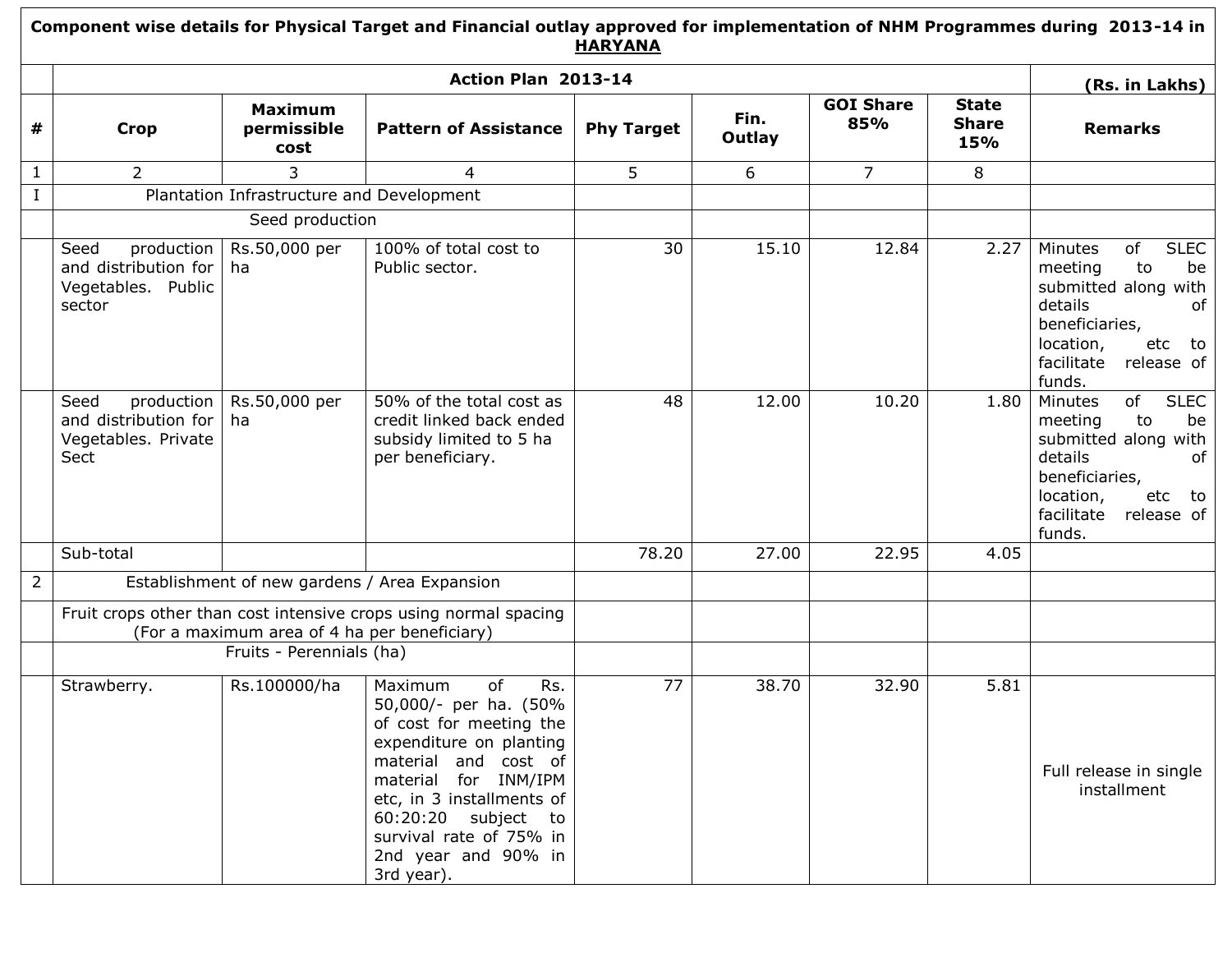| High density<br>planting Citrus<br>(6x6)m          | Rs.80000/ha | Maximum of Rs.40000/-<br>per ha. (50% of cost for<br>meeting<br>the<br>expenditure on planting<br>material and cost of<br>material for INM/IPM<br>etc., in 3 installments<br>of 60:20:20 subject to<br>survival rate of 75% in<br>2nd year and 90% in<br>3rd year). | 69 | 16.56 | 14.08 | 2.48 |  |
|----------------------------------------------------|-------------|---------------------------------------------------------------------------------------------------------------------------------------------------------------------------------------------------------------------------------------------------------------------|----|-------|-------|------|--|
| High density<br>planting guava<br>(6x6 Spacing)    | Rs.80000/ha | Maximum of Rs.40000/-<br>per ha. (50% of cost for<br>meeting<br>the<br>expenditure on planting<br>material and cost of<br>material for INM/IPM<br>etc., in 3 installments<br>of 60:20:20 subject to<br>survival rate of 75% in<br>2nd year and 90% in<br>3rd year). | 36 | 8.57  | 7.28  | 1.29 |  |
| High density<br>planting mango<br>$(10x5$ Spacing) | Rs.80000/ha | Maximum of Rs.40000/-<br>per ha. (50% of cost for<br>meeting<br>the<br>expenditure on planting<br>material and cost of<br>material for INM/IPM<br>etc., in 3 installments<br>of 60:20:20 subject to<br>survival rate of 75% in<br>2nd year and 90% in<br>3rd year). | 22 | 5.28  | 4.49  | 0.79 |  |
| High density<br>planting Ber<br>(6x6 Spacing)      | Rs.80000/ha | Maximum of Rs.40000/-<br>per ha. (50% of cost for<br>meeting<br>the<br>expenditure on planting<br>material and cost of<br>material for INM/IPM<br>etc., in 3 installments<br>of 60:20:20 subject to<br>survival rate of 75% in<br>2nd year and 90% in<br>3rd year). | 4  | 0.960 | .82   | 0.14 |  |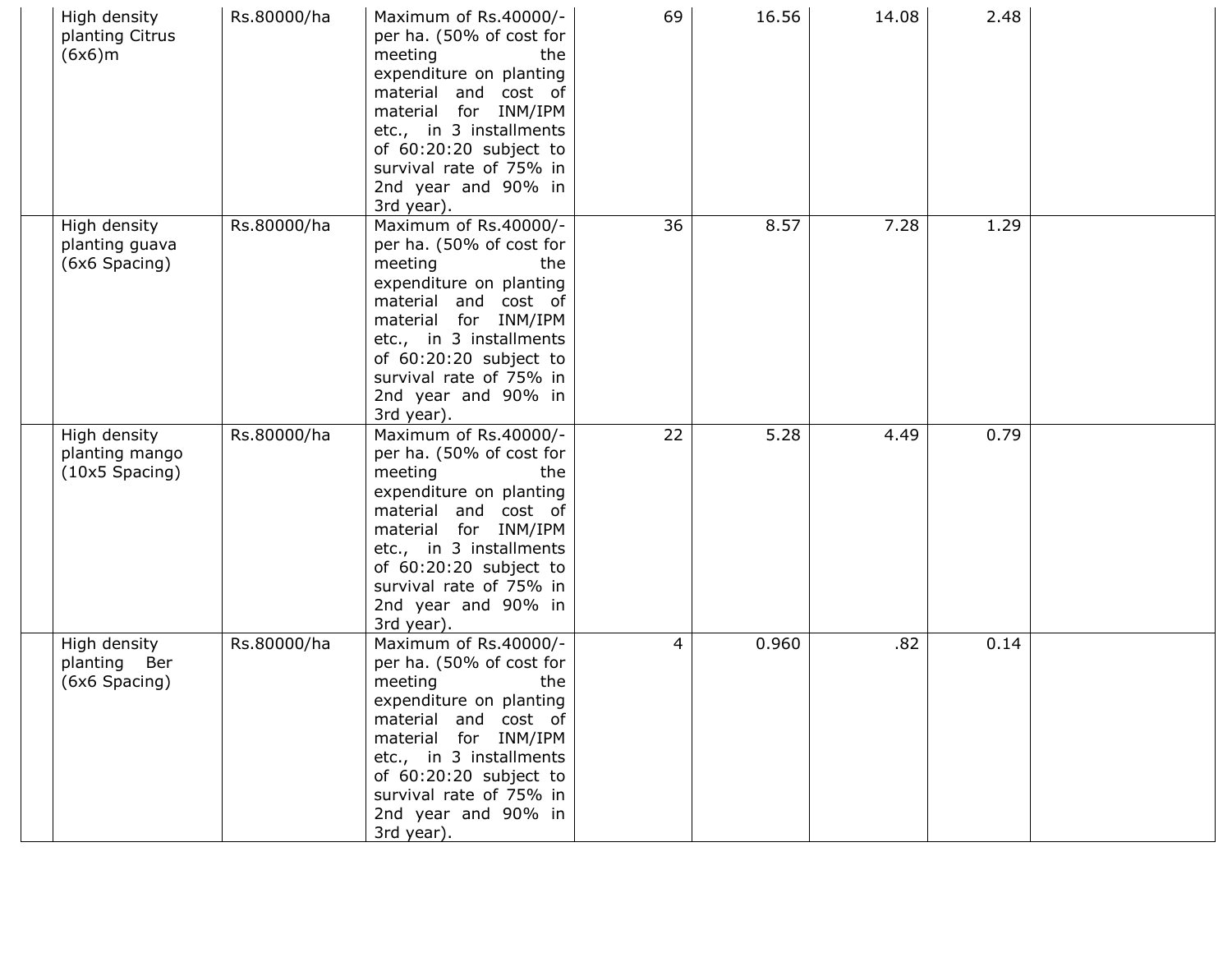| Mango (10x5)m          | Rs.40,000/ha | Maximum of Rs.30000/-<br>per ha. (75% of cost for<br>meeting<br>the<br>expenditure on planting<br>material and cost of<br>INM/IPM<br>etc<br>$\mathsf{in}$<br>3<br>installments<br>оf<br>60:20:20 subject<br>to<br>survival rate of 75% in<br>2nd year & 90% in 3rd<br>year for perennial crops<br>and for non perennial<br>crops in 2 installments<br>of 75:25). | 145  | 26.10  | 22.19  | 3.92  |  |
|------------------------|--------------|------------------------------------------------------------------------------------------------------------------------------------------------------------------------------------------------------------------------------------------------------------------------------------------------------------------------------------------------------------------|------|--------|--------|-------|--|
| Peach                  | Rs.40,000/ha | Maximum of Rs.30000/-<br>per ha. (75% of cost for<br>meeting<br>the<br>expenditure on planting<br>material and cost of<br>INM/IPM etc<br>in in<br>3<br>installments<br>of<br>60:20:20 subject<br>to<br>survival rate of 75% in<br>2nd year & 90% in 3rd<br>year for perennial crops<br>and for non perennial<br>crops in 2 installments<br>of 75:25).            | 5    | 0.90   | 0.77   | 0.14  |  |
| Citrus (6x6)m          | Rs.35000/ha  | Maximum of Rs.26250/-<br>per ha. (75% of cost for<br>meeting<br>the<br>expenditure on planting<br>material and cost of<br>INM/IPM etc<br>$\mathsf{in}$<br>3<br>installments<br>of<br>60:20:20 subject<br>to<br>survival rate of 75% in<br>2nd year & 90% in 3rd<br>year for perennial crops<br>and for non perennial<br>crops in 2 installments<br>of 75:25).    | 1511 | 237.98 | 202.29 | 35.70 |  |
| Sapota<br>(10x10/6x6)m | Rs.35000/ha  | Maximum of Rs.26250/-<br>per ha. (75% of cost for<br>meeting<br>the<br>expenditure on planting<br>material and cost of<br>INM/IPM<br>etc<br>$\overline{\mathsf{in}}$<br>3<br>installments<br>of                                                                                                                                                                  | 97   | 15.31  | 13.01  | 2.30  |  |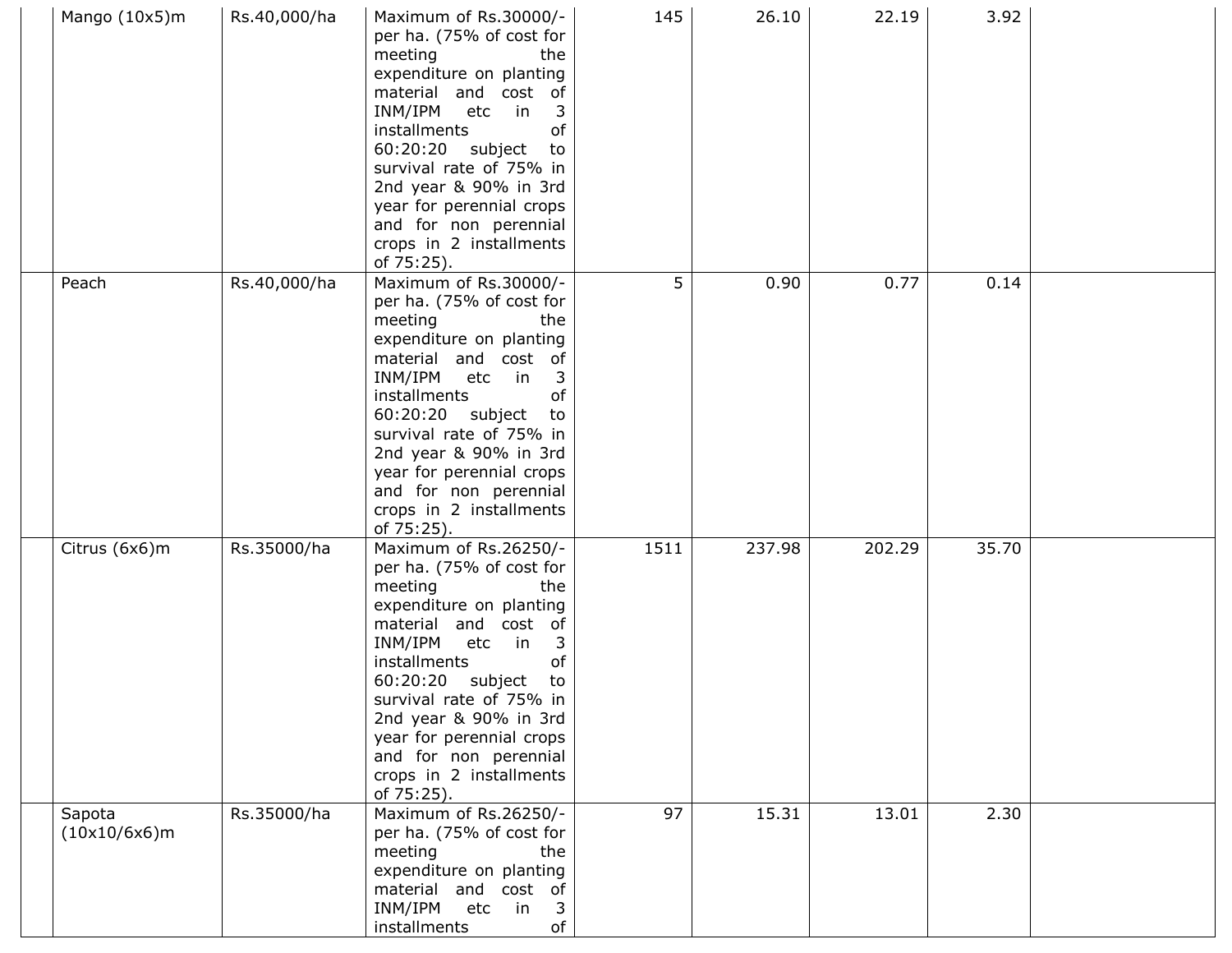|                                 |                                          | 60:20:20 subject to<br>survival rate of 75% in                       |         |        |        |       |  |
|---------------------------------|------------------------------------------|----------------------------------------------------------------------|---------|--------|--------|-------|--|
|                                 |                                          | 2nd year & 90% in 3rd<br>year for perennial crops                    |         |        |        |       |  |
|                                 |                                          | and for non perennial                                                |         |        |        |       |  |
|                                 |                                          | crops in 2 installments<br>of 75:25).                                |         |        |        |       |  |
| Guava (6x6/3)m                  | Rs.40,000/ha                             | Maximum of Rs.30000/-                                                | 636     | 114.44 | 97.28  | 17.17 |  |
|                                 |                                          | per ha. (75% of cost for<br>meeting<br>the                           |         |        |        |       |  |
|                                 |                                          | expenditure on planting                                              |         |        |        |       |  |
|                                 |                                          | material and cost of<br>INM/IPM etc<br>$\overline{\mathsf{in}}$<br>3 |         |        |        |       |  |
|                                 |                                          | installments<br>of                                                   |         |        |        |       |  |
|                                 |                                          | 60:20:20 subject<br>to<br>survival rate of 75% in                    |         |        |        |       |  |
|                                 |                                          | 2nd year & 90% in 3rd                                                |         |        |        |       |  |
|                                 |                                          | year for perennial crops<br>and for non perennial                    |         |        |        |       |  |
|                                 |                                          | crops in 2 installments                                              |         |        |        |       |  |
| Ber (6x6/3)m                    | Rs. 18000/ha                             | of 75:25).<br>Maximum of Rs.13500/-                                  | 37      | 2.965  | 2.52   | 0.44  |  |
|                                 |                                          | per ha. (75% of cost for                                             |         |        |        |       |  |
|                                 |                                          | meeting<br>the<br>expenditure on planting                            |         |        |        |       |  |
|                                 |                                          | material and cost of                                                 |         |        |        |       |  |
|                                 |                                          | INM/IPM etc<br>3<br>$\overline{\mathsf{in}}$<br>of<br>installments   |         |        |        |       |  |
|                                 |                                          | 60:20:20 subject<br>to                                               |         |        |        |       |  |
|                                 |                                          | survival rate of 75% in<br>2nd year & 90% in 3rd                     |         |        |        |       |  |
|                                 |                                          | year for perennial crops                                             |         |        |        |       |  |
|                                 |                                          | and for non perennial<br>crops in 2 installments                     |         |        |        |       |  |
|                                 |                                          | of 75:25).                                                           |         |        |        |       |  |
| Sub-total                       |                                          |                                                                      | 2638.70 | 467.77 | 397.60 | 70.17 |  |
|                                 | Maintenance (I Year)                     |                                                                      |         |        |        |       |  |
|                                 | Fruits- Perennials High density planting |                                                                      |         |        |        |       |  |
| High density<br>planting Citrus | Rs.80000/ha                              | Maximum of Rs.40000/-<br>per ha. (50% of cost for                    | 46.24   | 3.6992 | 3.14   | 0.55  |  |
| (6x6)m                          |                                          | meeting<br>the                                                       |         |        |        |       |  |
|                                 |                                          | expenditure on planting<br>material and cost of                      |         |        |        |       |  |
|                                 |                                          | material for INM/IPM                                                 |         |        |        |       |  |
|                                 |                                          | etc., in 3 installments<br>of 60:20:20 subject to                    |         |        |        |       |  |
|                                 |                                          | survival rate of 75% in                                              |         |        |        |       |  |
|                                 |                                          | 2nd year and 90% in                                                  |         |        |        |       |  |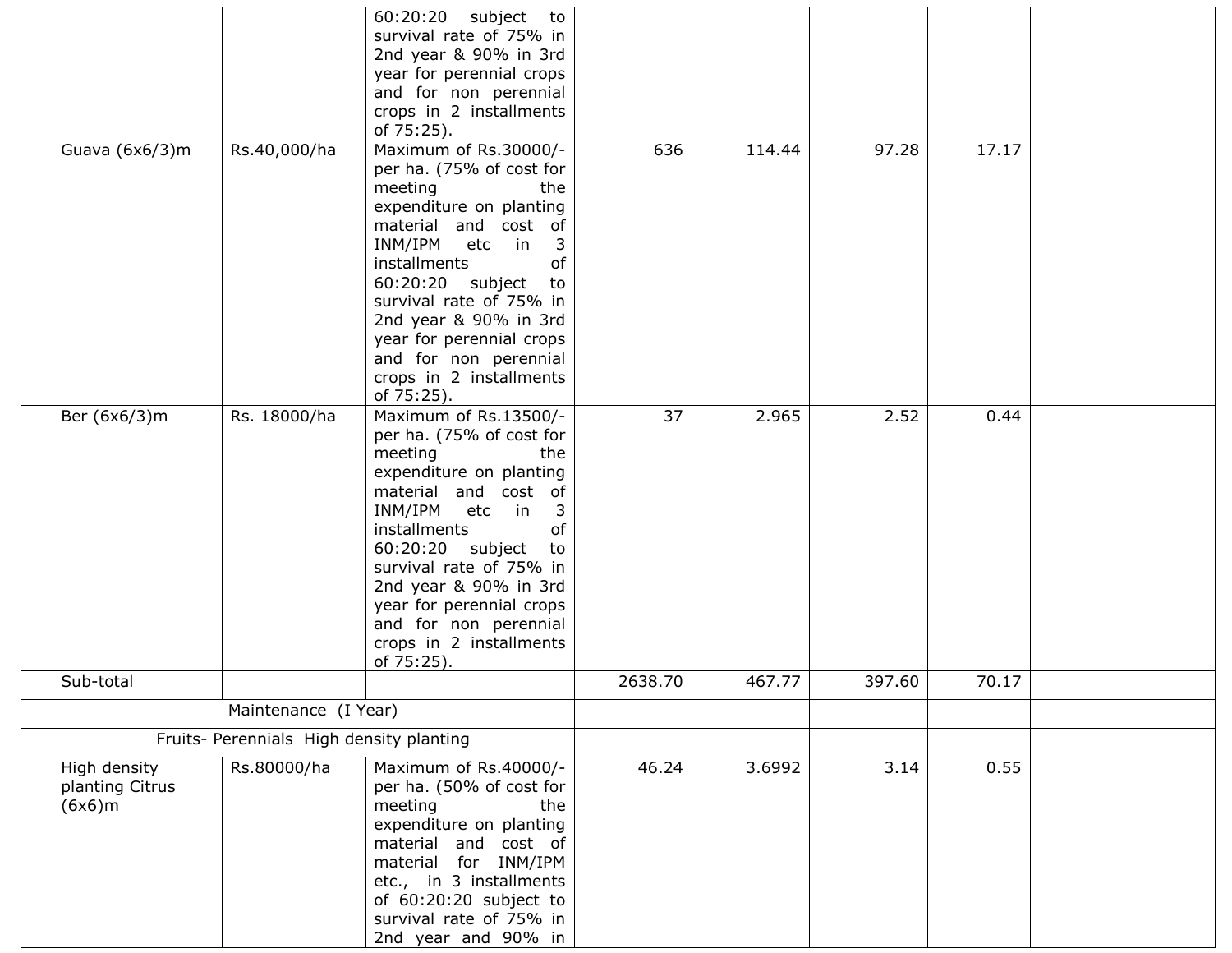|                                                    |              | 3rd year).                                                                                                                                                                                                                                                                                                                                         |                |        |      |      |  |
|----------------------------------------------------|--------------|----------------------------------------------------------------------------------------------------------------------------------------------------------------------------------------------------------------------------------------------------------------------------------------------------------------------------------------------------|----------------|--------|------|------|--|
|                                                    |              |                                                                                                                                                                                                                                                                                                                                                    |                |        |      |      |  |
| High density<br>planting guava<br>(6x6 Spacing)    | Rs.80000/ha  | Maximum of Rs.40000/-<br>per ha. (50% of cost for<br>meeting<br>the<br>expenditure on planting<br>material and cost of<br>material for INM/IPM<br>etc., in 3 installments<br>of 60:20:20 subject to<br>survival rate of 75% in<br>2nd year and 90% in<br>3rd year).                                                                                | 28.60          | 2.2880 | 1.94 | 0.34 |  |
| High density<br>planting mango<br>$(10x5$ Spacing) | Rs.80000/ha  | Maximum of Rs.40000/-<br>per ha. (50% of cost for<br>meeting<br>the<br>expenditure on planting<br>material and cost of<br>material for INM/IPM<br>etc., in 3 installments<br>of 60:20:20 subject to<br>survival rate of 75% in<br>2nd year and 90% in<br>3rd year).                                                                                | 3              | .24    | .20  | .04  |  |
| Sub-total                                          |              |                                                                                                                                                                                                                                                                                                                                                    | 78             | 6.23   | 5.29 | 0.93 |  |
| Mango (10x5)m                                      | Rs.40,000/ha | Maximum of Rs.30000/-<br>per ha. (75% of cost for<br>meeting<br>the<br>expenditure on planting<br>material and cost of<br>INM/IPM<br>etc in<br>3<br>installments<br>of<br>60:20:20 subject<br>to<br>survival rate of 75% in<br>2nd year & 90% in 3rd<br>year for perennial crops<br>and for non perennial<br>crops in 2 installments<br>of 75:25). | 122            | 7.32   | 6.22 | 1.10 |  |
| Papaya (5x5)m                                      | Rs.40,000/ha | Maximum of Rs.30000/-<br>per ha. (75% of cost for<br>meeting<br>the<br>expenditure on planting<br>material and cost of<br>INM/IPM<br>etc in<br>3<br>of<br>installments                                                                                                                                                                             | $\overline{2}$ | 0.12   | 0.10 | 0.02 |  |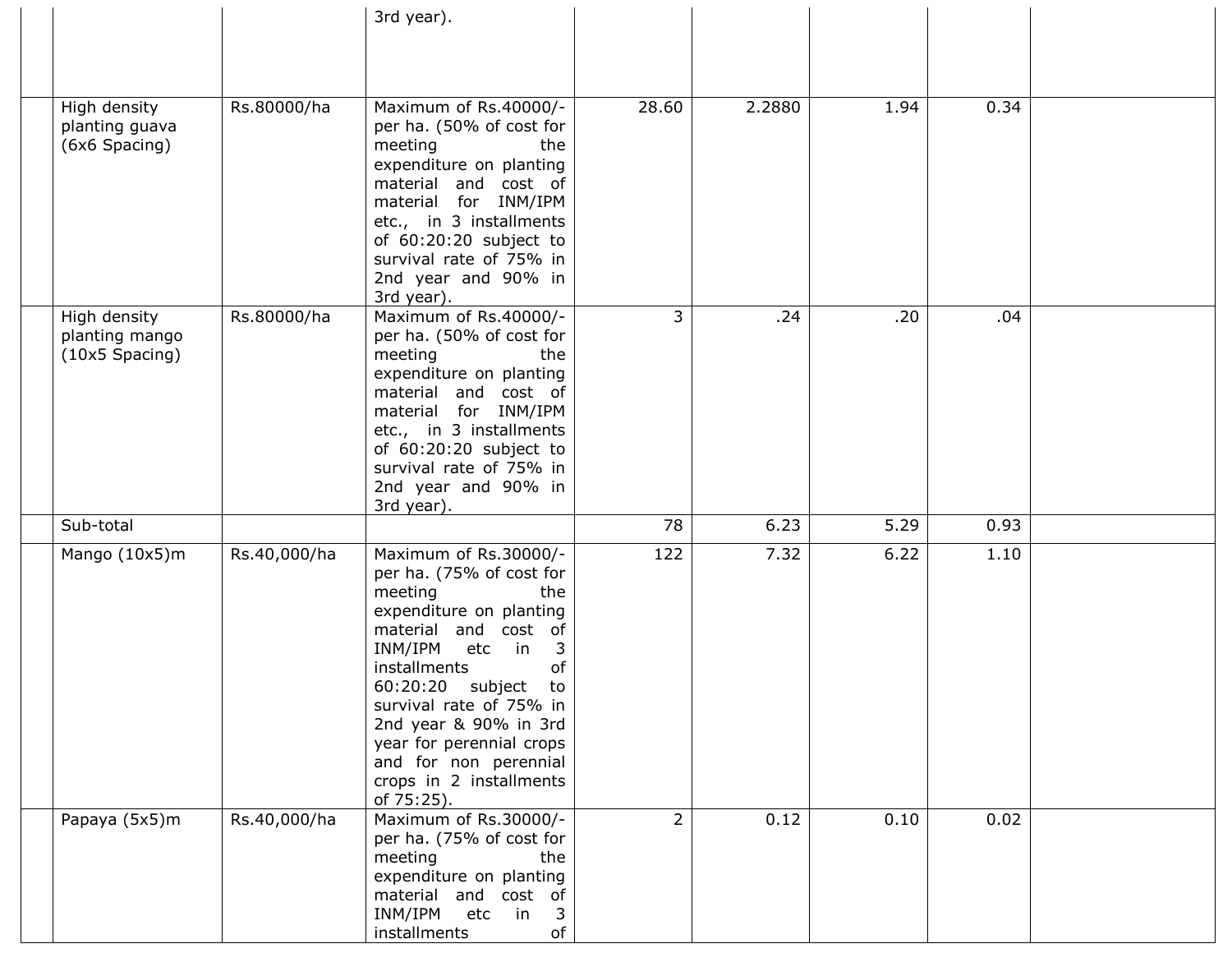|                |              | 60:20:20 subject to<br>survival rate of 75% in<br>2nd year & 90% in 3rd<br>year for perennial crops<br>and for non perennial<br>crops in 2 installments<br>of 75:25).                                                                                                                                                                              |        |       |       |      |  |
|----------------|--------------|----------------------------------------------------------------------------------------------------------------------------------------------------------------------------------------------------------------------------------------------------------------------------------------------------------------------------------------------------|--------|-------|-------|------|--|
| Citrus (6x6)m  | Rs.35000/ha  | Maximum of Rs.26250/-<br>per ha. (75% of cost for<br>meeting<br>the<br>expenditure on planting<br>material and cost of<br>INM/IPM<br>etc in<br>3<br>installments<br>of<br>60:20:20 subject<br>to<br>survival rate of 75% in<br>2nd year & 90% in 3rd<br>year for perennial crops<br>and for non perennial<br>crops in 2 installments<br>of 75:25). | 1039.9 | 54.59 | 46.41 | 8.19 |  |
| Sapota (5x5)m  | Rs.35000/ha  | Maximum of Rs.26250/-<br>per ha. (75% of cost for<br>meeting<br>the<br>expenditure on planting<br>material and cost of<br>INM/IPM etc in<br>3<br>installments<br>of<br>60:20:20 subject<br>to<br>survival rate of 75% in<br>2nd year & 90% in 3rd<br>year for perennial crops<br>and for non perennial<br>crops in 2 installments<br>of 75:25).    | 97     | 5.09  | 4.33  | 0.76 |  |
| Guava (6x6/3)m | Rs.40,000/ha | Maximum of Rs.30000/-<br>per ha. (75% of cost for<br>meeting<br>the<br>expenditure on planting<br>material and cost of<br>INM/IPM<br>etc in<br>3<br>installments<br>of<br>60:20:20 subject<br>to<br>survival rate of 75% in<br>2nd year & 90% in 3rd<br>year for perennial crops<br>and for non perennial<br>crops in 2 installments<br>of 75:25). | 406    | 24.36 | 20.70 | 3.65 |  |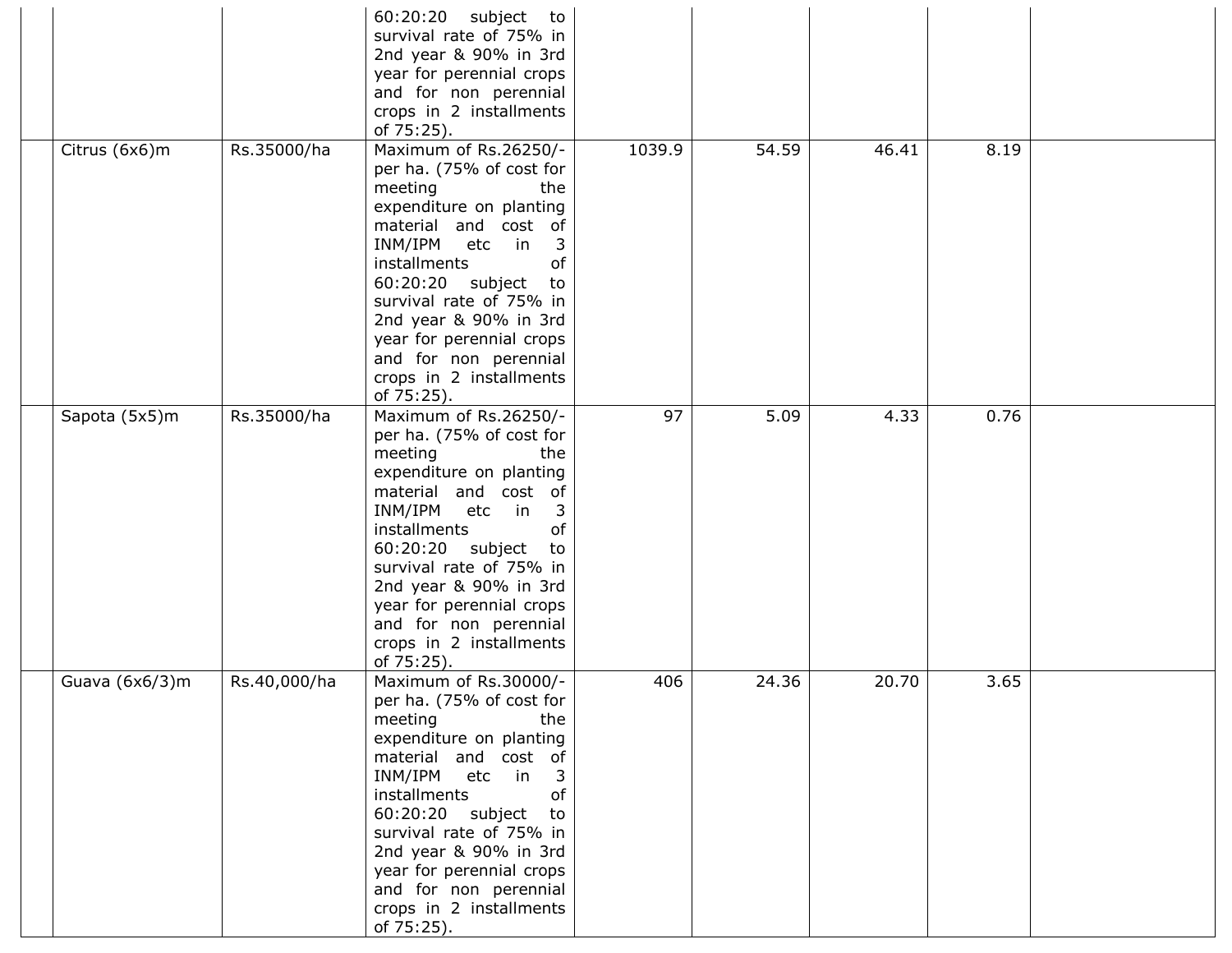| Ber (6x6/3)m                                       | Rs. 18000/ha          | Maximum of Rs.13500/-<br>per ha. (75% of cost for<br>meeting<br>the<br>expenditure on planting<br>material and cost of<br>INM/IPM<br>etc in<br>installments<br>of<br>60:20:20 subject<br>to<br>survival rate of 75% in<br>2nd year & 90% in 3rd<br>year for perennial crops<br>and for non perennial<br>crops in 2 installments<br>of 75:25). | 15.4           | 0.4158 | 0.35  | 0.06  |  |
|----------------------------------------------------|-----------------------|-----------------------------------------------------------------------------------------------------------------------------------------------------------------------------------------------------------------------------------------------------------------------------------------------------------------------------------------------|----------------|--------|-------|-------|--|
| Sub-total                                          |                       |                                                                                                                                                                                                                                                                                                                                               | 1682.24        | 91.899 | 78.11 | 13.78 |  |
|                                                    | Maintenance (II Year) |                                                                                                                                                                                                                                                                                                                                               |                |        |       |       |  |
|                                                    |                       |                                                                                                                                                                                                                                                                                                                                               |                |        |       |       |  |
| High density<br>planting Citrus<br>(6x6)m          | Rs.80000/ha           | Maximum of Rs.40000/-<br>per ha. (50% of cost for<br>meeting<br>the<br>expenditure on planting<br>material and cost of<br>material for INM/IPM<br>etc., in 3 installments<br>of 60:20:20 subject to<br>survival rate of 75% in<br>2nd year and 90% in<br>3rd year).                                                                           | 63.20          | 5.056  | 4.30  | 0.76  |  |
| High density<br>planting guava<br>(6x6 Spacing)    | Rs.80000/ha           | Maximum of Rs.40000/-<br>per ha. (50% of cost for<br>meeting<br>the<br>expenditure on planting<br>material and cost of<br>material for INM/IPM<br>etc., in 3 installments<br>of 60:20:20 subject to<br>survival rate of 75% in<br>2nd year and 90% in<br>3rd year).                                                                           | 30.00          | 2.400  | 2.04  | 0.36  |  |
| High density<br>planting mango<br>$(10x5$ Spacing) | Rs.80000/ha           | Maximum of Rs.40000/-<br>per ha. (50% of cost for<br>meeting<br>the<br>expenditure on planting<br>material and cost of<br>material for INM/IPM<br>etc., in 3 installments<br>of 60:20:20 subject to<br>survival rate of 75% in                                                                                                                | $\overline{2}$ | 0.16   | 0.14  | 0.02  |  |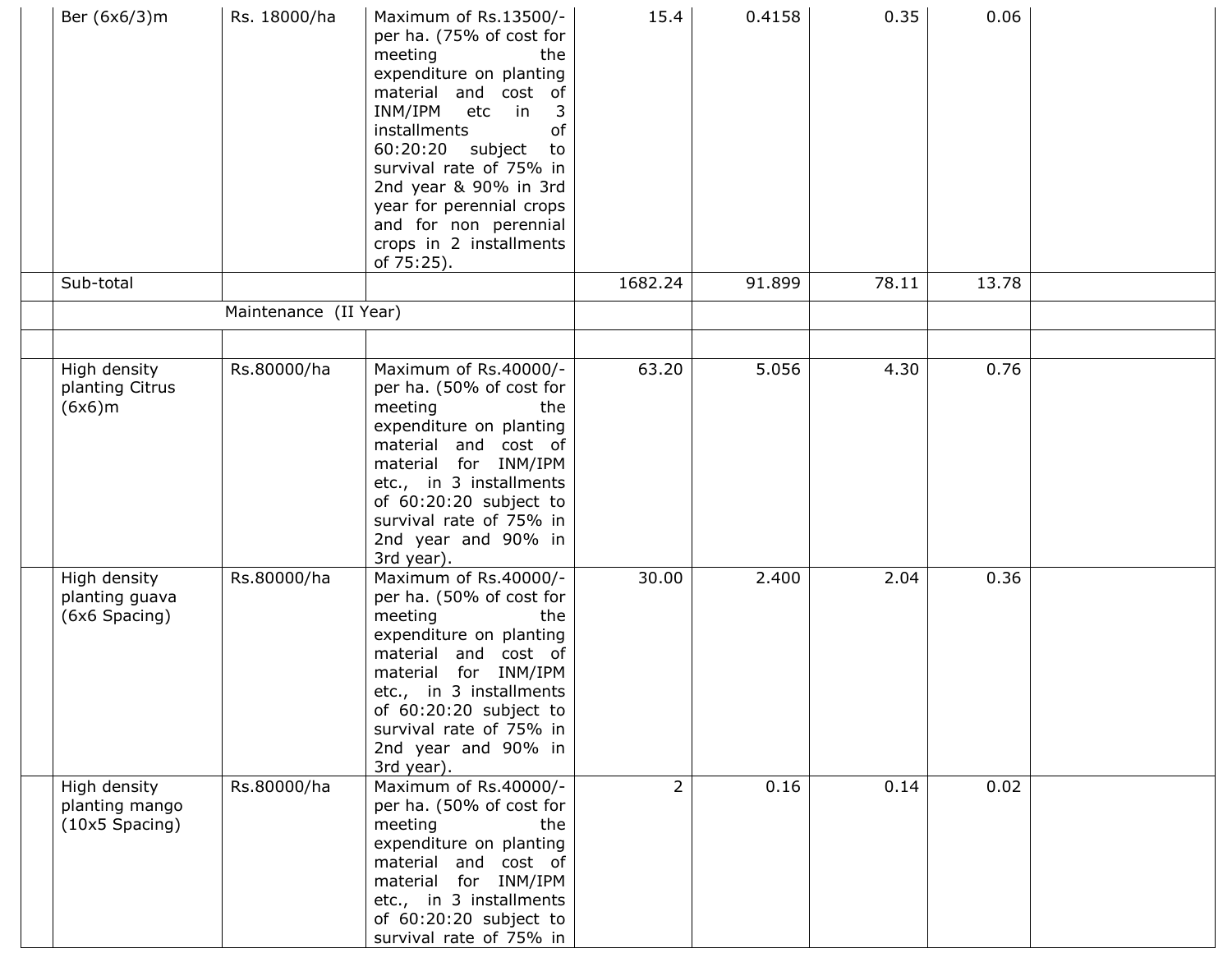|               |              | 2nd year and 90% in<br>3rd year).                                                                                                                                                                                                                                                                                                                  |     |       |       |      |  |
|---------------|--------------|----------------------------------------------------------------------------------------------------------------------------------------------------------------------------------------------------------------------------------------------------------------------------------------------------------------------------------------------------|-----|-------|-------|------|--|
| Mango (10x5)m | Rs.40,000/ha | Maximum of Rs.30000/-<br>per ha. (75% of cost for<br>meeting<br>the<br>expenditure on planting<br>material and cost of<br>INM/IPM etc in<br>3<br>installments<br>of<br>60:20:20 subject<br>to<br>survival rate of 75% in<br>2nd year & 90% in 3rd<br>year for perennial crops<br>and for non perennial<br>crops in 2 installments<br>of 75:25).    | 105 | 6.29  | 5.35  | 0.94 |  |
| Papaya (5x5)m | Rs.40,000/ha | Maximum of Rs.30000/-<br>per ha. (75% of cost for<br>meeting<br>the<br>expenditure on planting<br>material and cost of<br>INM/IPM<br>etc in<br>3<br>installments<br>of<br>60:20:20 subject<br>to<br>survival rate of 75% in<br>2nd year & 90% in 3rd<br>year for perennial crops<br>and for non perennial<br>crops in 2 installments<br>of 75:25). | 5   | 0.276 | 0.23  | 0.04 |  |
| Citrus (6x6)m | Rs.35000/ha  | Maximum of Rs.26250/-<br>per ha. (75% of cost for<br>meeting<br>the<br>expenditure on planting<br>material and cost of<br>INM/IPM etc in<br>3<br>of<br>installments<br>60:20:20 subject<br>to<br>survival rate of 75% in<br>2nd year & 90% in 3rd<br>year for perennial crops<br>and for non perennial<br>crops in 2 installments<br>of 75:25).    | 864 | 45.36 | 38.56 | 6.80 |  |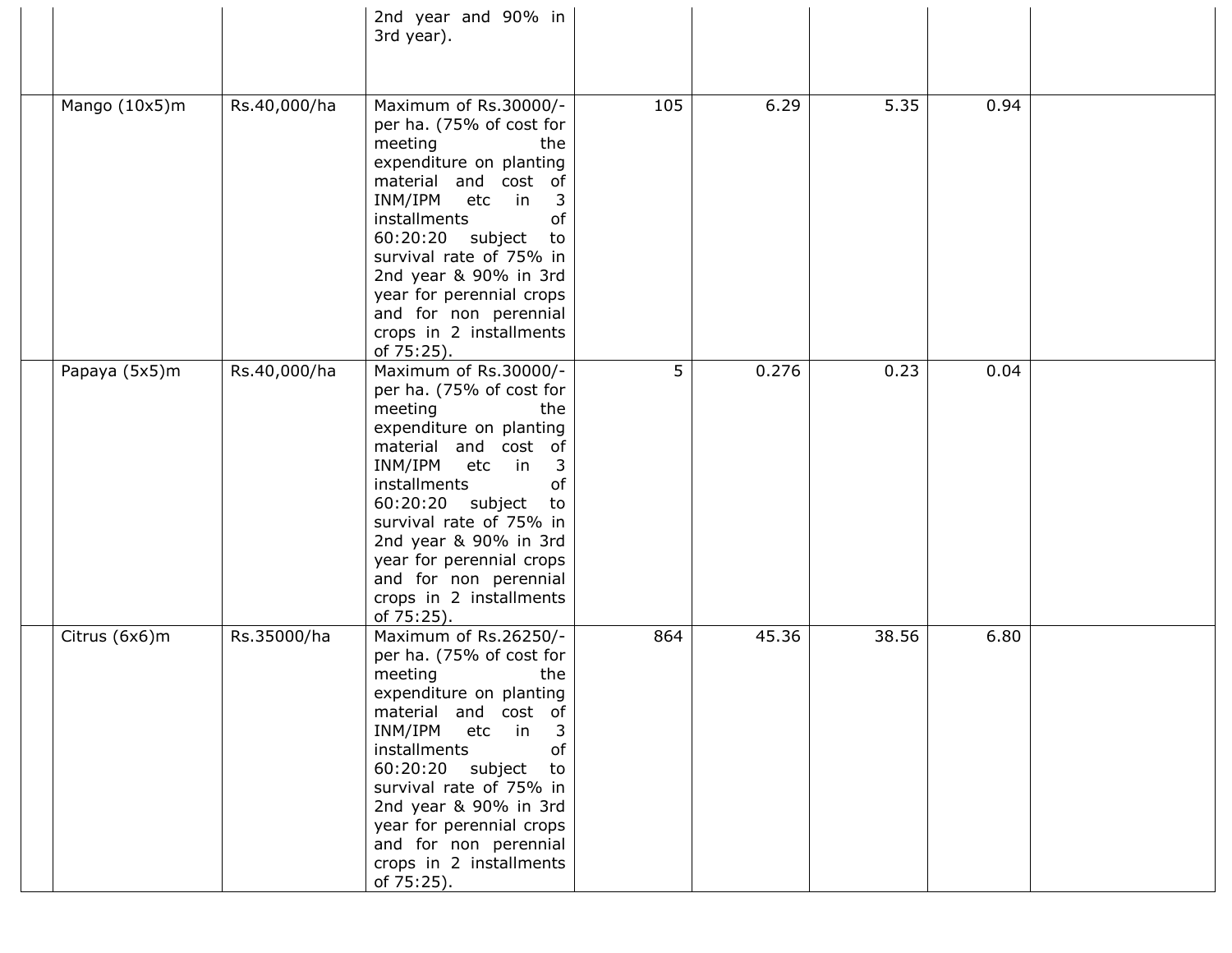| Sapota (5x5)m                                                       | Rs.35000/ha   | Maximum of Rs.26250/-<br>per ha. (75% of cost for<br>meeting<br>the<br>expenditure on planting<br>material and cost of<br>INM/IPM<br>etc in<br>installments<br>of<br>60:20:20 subject<br>to<br>survival rate of 75% in<br>2nd year & 90% in 3rd<br>year for perennial crops<br>and for non perennial<br>crops in 2 installments<br>of 75:25).                               | 63             | 3.318  | 2.82   | 0.50  |                      |    |    |
|---------------------------------------------------------------------|---------------|-----------------------------------------------------------------------------------------------------------------------------------------------------------------------------------------------------------------------------------------------------------------------------------------------------------------------------------------------------------------------------|----------------|--------|--------|-------|----------------------|----|----|
| Guava (6x6/3)m                                                      | Rs.40,000/ha  | Maximum of Rs.30000/-<br>per ha. (75% of cost for<br>meeting<br>the<br>expenditure on planting<br>material and cost of<br>INM/IPM etc in<br>installments<br>of<br>60:20:20 subject<br>to<br>survival rate of 75% in<br>2nd year & 90% in 3rd<br>year for perennial crops<br>and for non perennial<br>crops in 2 installments<br>of 75:25).                                  | 284            | 17.016 | 14.46  | 2.55  |                      |    |    |
| Ber (6x6/3)m                                                        | Rs. 18000/ha  | Maximum of Rs.13500/-<br>per ha. (75% of cost for<br>meeting<br>the<br>expenditure on planting<br>material and cost of<br>INM/IPM<br>etc<br>$\overline{\mathsf{in}}$<br>3<br>installments<br>of<br>60:20:20 subject<br>to<br>survival rate of 75% in<br>2nd year & 90% in 3rd<br>year for perennial crops<br>and for non perennial<br>crops in 2 installments<br>of 75:25). | 19             | 0.52   | 0.45   | 0.08  |                      |    |    |
| Sub-total                                                           |               |                                                                                                                                                                                                                                                                                                                                                                             | 1434.98        | 80.41  | 68.35  | 12.06 |                      |    |    |
|                                                                     | Mushrooms     |                                                                                                                                                                                                                                                                                                                                                                             |                |        |        |       |                      |    |    |
| Integrated<br>mushroom unit for<br>spawn, compost<br>production and | Rs.50.00 lakh | 100% of the cost to<br>public sector and 50%<br>of cost for private<br>sector, for meeting the                                                                                                                                                                                                                                                                              | 5 <sup>1</sup> | 125.00 | 106.25 | 18.75 | Project<br>submitted | to | be |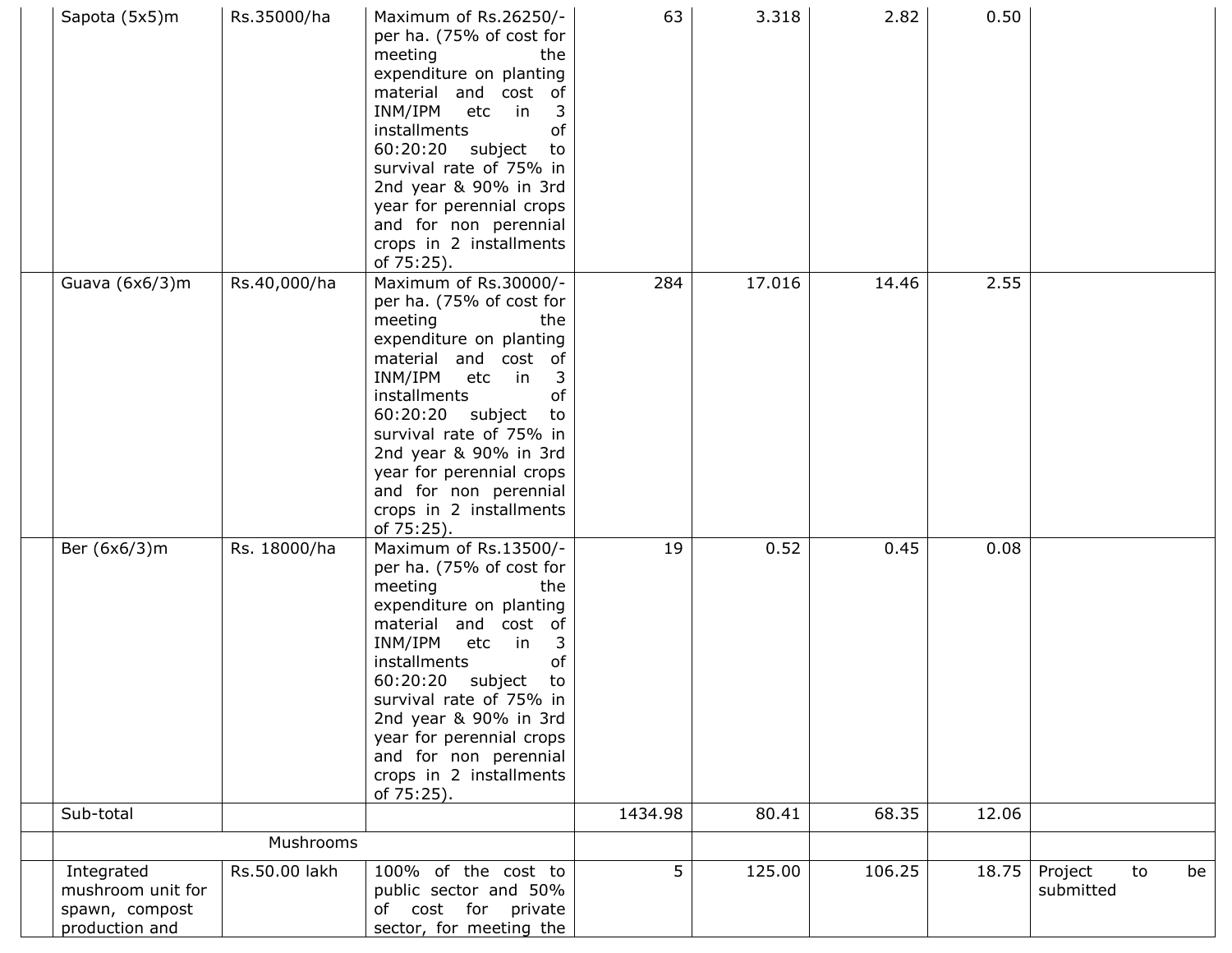| training Private<br>Sector            |                          | expenditure<br>on<br>infrastructure, as credit<br>linked<br>back<br>ended<br>subsidy.                                                   |                |        |       |       |                      |    |    |
|---------------------------------------|--------------------------|-----------------------------------------------------------------------------------------------------------------------------------------|----------------|--------|-------|-------|----------------------|----|----|
| Spawn making unit<br>Private Sector   | Rs. 15 lakh/<br>unit     | 100% of the cost to<br>public sector and in<br>case of private sector,<br>50% of cost, as credit<br>linked<br>back<br>ended<br>subsidy. |                | 0.00   | 0.00  | 0.00  | Project<br>submitted | to | be |
| Compost making<br>unit Private Sector | Rs. 20.00 lakh/<br>unit  | 100% of the cost to<br>public sector and in<br>case of private sector,<br>50% of cost, as credit<br>linked<br>back<br>ended<br>subsidy. | 10             | 100.00 | 85.00 | 15.00 | Project<br>submitted | to | be |
| Sub-total                             |                          |                                                                                                                                         | 15             | 225.00 | 85.00 | 15.00 |                      |    |    |
| Flowers                               |                          | (For a maximum of 2 ha per beneficiary)                                                                                                 |                |        |       |       |                      |    |    |
|                                       | Cut flowers              |                                                                                                                                         |                |        |       |       |                      |    |    |
| Small & Marginal<br>Farmers           | Rs. 70,000 /<br>ha.      | 50% of cost @<br>Rs.35,000 / ha. limited<br>to 2 ha per beneficiary                                                                     | $\overline{2}$ | 0.70   | 0.60  | 0.11  |                      |    |    |
| Other farmers                         | do                       | 33 % of cost @ Rs.<br>23,100 / ha. limited to<br>2 ha per beneficiary                                                                   | $\overline{2}$ | 0.46   | 0.39  | 0.07  |                      |    |    |
|                                       | <b>Bulbulous flowers</b> |                                                                                                                                         |                |        |       |       |                      |    |    |
| Small & Marginal<br>Farmers           | Rs. 90,000/ ha           | 50% of cost @<br>Rs.45,000 / ha. limited<br>to 2 ha per beneficiary                                                                     | 11             | 4.95   | 4.21  | 0.74  |                      |    |    |
| Other farmers                         |                          | 33 % of cost @ Rs.<br>29,700 / ha. limited to<br>2 ha per beneficiary                                                                   |                |        |       |       |                      |    |    |
|                                       | Loose Flowers            |                                                                                                                                         |                |        |       |       |                      |    |    |
| Small & Marginal<br>Farmers- Marigold | Rs. 24,000/ ha           | 50% of cost @<br>Rs.12,000 / ha. limited<br>to 2 ha per beneficiary                                                                     | 720            | 86.40  | 73.44 | 12.96 |                      |    |    |
| Rose                                  | Rs. 24,000/ha            | 50% of cost @<br>Rs.12,000 / ha. limited<br>to 2 ha per beneficiary                                                                     |                | 0.00   | 0.00  | 0.00  |                      |    |    |
| Other farmers                         |                          |                                                                                                                                         |                |        |       |       |                      |    |    |
| Marigold                              | Rs. 24,000/ha            | 32 % of cost @ Rs.<br>$7,920$ / ha. limited to<br>4 ha per beneficiary                                                                  | 100            | 7.92   | 6.73  | 1.19  |                      |    |    |
| Rose                                  | Rs. 24,000/ha            | 33 % of cost @ Rs.<br>$7,920$ / ha. limited to<br>4 ha per beneficiary                                                                  |                | 0.00   | 0.00  | 0.00  |                      |    |    |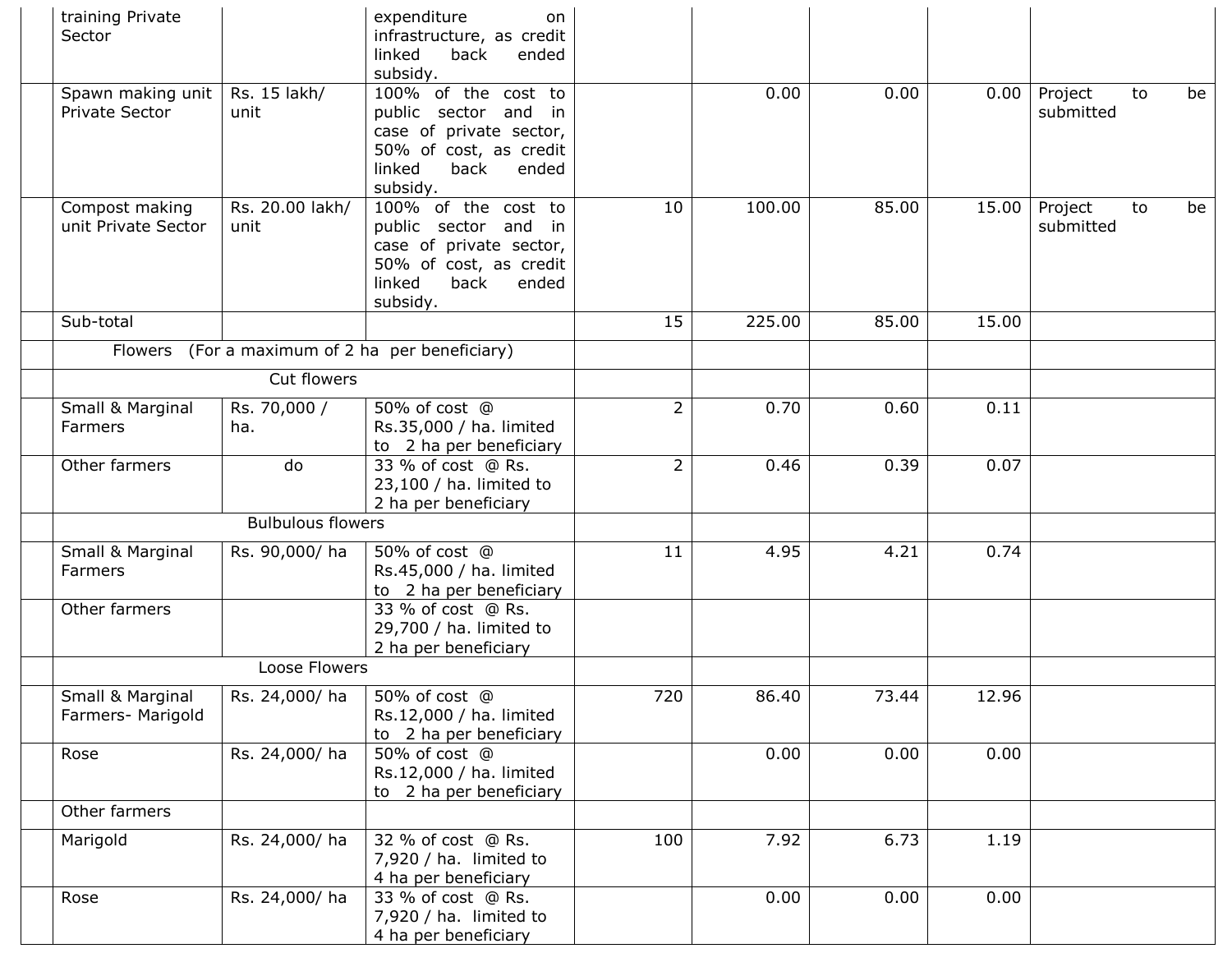|                | Sub-total                                                                                            |                                                                                |                                                                                                                                                                                                                        | 835.00 | 100.43 | 85.37  | 15.06  |                                                                                                                            |
|----------------|------------------------------------------------------------------------------------------------------|--------------------------------------------------------------------------------|------------------------------------------------------------------------------------------------------------------------------------------------------------------------------------------------------------------------|--------|--------|--------|--------|----------------------------------------------------------------------------------------------------------------------------|
|                |                                                                                                      |                                                                                | Spices (For a maximum area of 4 ha per beneficiary)                                                                                                                                                                    |        |        |        |        |                                                                                                                            |
|                | Seed spices<br>(cumin, Fennel)                                                                       | Rs. 25,000 / ha                                                                | Rs.<br>Maximum<br>of<br>12,500/- per ha. (50%<br>of cost for meeting the<br>expenditure on planting<br>material and cost of<br>material for INM/IPM<br>etc).                                                           | 8      | 1.00   | 0.85   | 0.15   |                                                                                                                            |
|                | Rhizomatic Spices.                                                                                   |                                                                                |                                                                                                                                                                                                                        |        |        |        |        |                                                                                                                            |
|                | Garlic                                                                                               | Rs. 25,000 / ha                                                                | of<br>Rs.<br>Maximum<br>12,500/- per ha. (50%<br>of cost for meeting the<br>expenditure on planting<br>material and cost of<br>for INM/IPM<br>material<br>etc).                                                        | 450    | 56.25  | 47.81  | 8.44   | certified<br>Only<br>Planting material to<br>be used. TL material<br>to be used only from<br>Public<br>sector<br>agencies. |
|                | Ginger                                                                                               | do                                                                             | do                                                                                                                                                                                                                     | 70     | 8.75   | 7.44   | 1.31   | do                                                                                                                         |
|                | Turmeric                                                                                             | do                                                                             | do                                                                                                                                                                                                                     | 171    | 21.43  | 18.21  | 3.21   | do                                                                                                                         |
|                | Sub-total                                                                                            |                                                                                |                                                                                                                                                                                                                        | 691.40 | 86.43  | 73.46  | 12.96  |                                                                                                                            |
|                |                                                                                                      |                                                                                |                                                                                                                                                                                                                        |        |        |        |        |                                                                                                                            |
|                | Other aromatic plants                                                                                | Rs. 25,000/ha                                                                  | 50% of cost, subject to a<br>maximum of Rs.12,500/-<br>per ha, for meeting the<br>expenditure on planting<br>material and cost of<br>material for INM/IPM etc.                                                         | 40     | 5.00   | 4.25   | 0.75   |                                                                                                                            |
| 3 <sup>7</sup> | Rejuvenation/<br>replacement of<br>senile plantation<br>including Canopy<br>management.              | Rs.30,000/ha<br>(average)                                                      | 50% of the total cost<br>subject to a maximum<br>of Rs. 15,000/ha to a<br>limited of 2 ha per<br>beneficiary. Actual cost<br>to be claimed based on<br>the nature and<br>requirement of the crop<br>to be rejuvenated. | 275    | 41.175 | 35.00  | 6.18   | be implemented<br>To<br>guidelines<br>as<br>per<br>circulated                                                              |
| 4              | Creation of Water resources                                                                          |                                                                                |                                                                                                                                                                                                                        |        |        |        |        |                                                                                                                            |
|                | Community tanks                                                                                      |                                                                                |                                                                                                                                                                                                                        |        |        |        |        |                                                                                                                            |
|                | Community<br>tanks/on farm<br>ponds/on farm<br>water reservoirs<br>with use of<br>plastic/RCC lining | Rs. 15.00 lakh<br>/unit in plain<br>areas, Rs.17.25<br>lakh in hilly<br>areas. | 100% of cost for 10 ha                                                                                                                                                                                                 | 174    | 1044   | 887.40 | 156.60 | Efforts to be made<br>for convergence with<br><b>MNREGS</b>                                                                |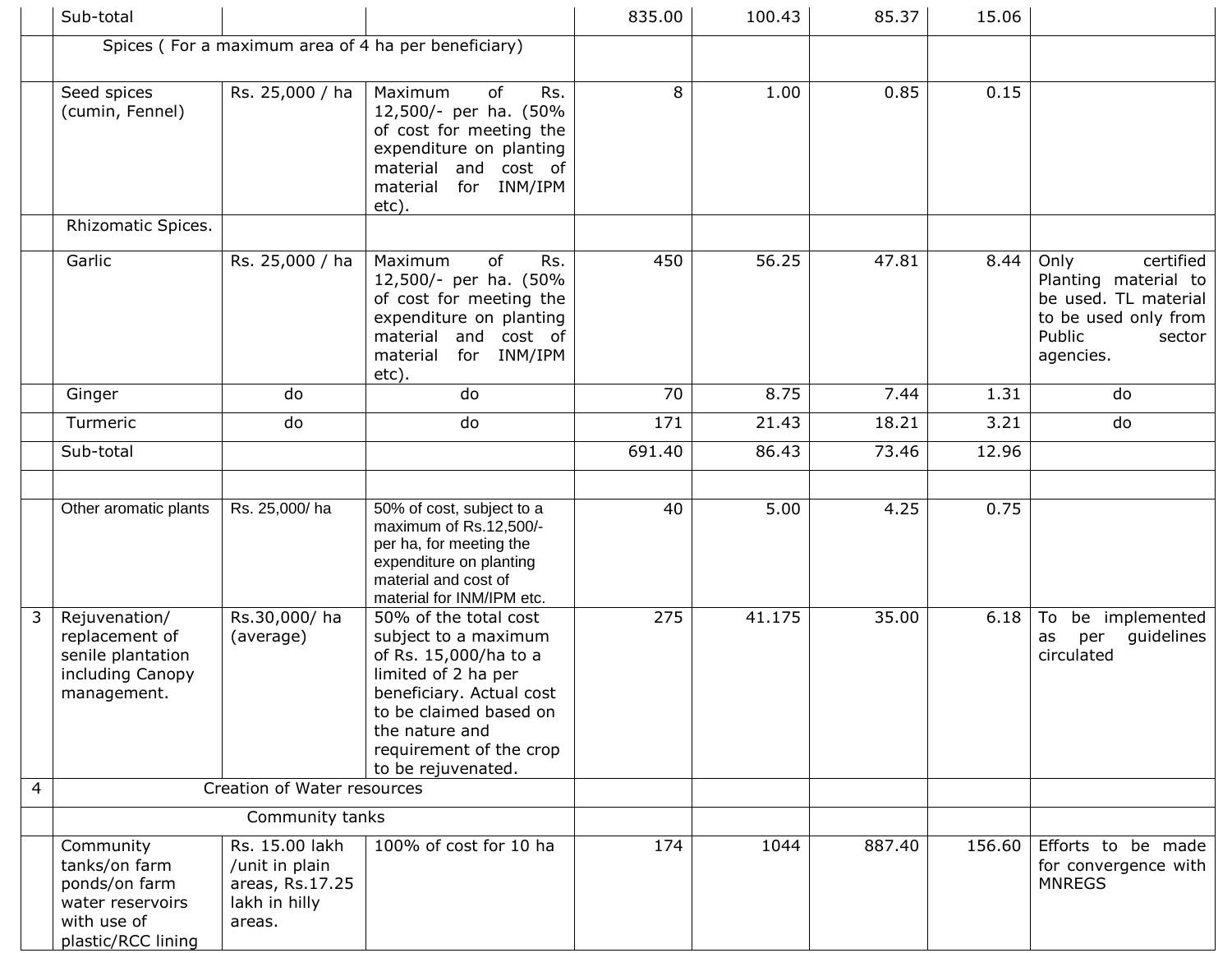|   | - In Hilly areas                                                                                            | do                                                                          | do                                                                                           | 50     | 50.00   | 42.50   | 7.50   |                                                                                                                                                                             |
|---|-------------------------------------------------------------------------------------------------------------|-----------------------------------------------------------------------------|----------------------------------------------------------------------------------------------|--------|---------|---------|--------|-----------------------------------------------------------------------------------------------------------------------------------------------------------------------------|
|   | Water harvesting<br>system for<br>individuals - for<br>storage of water in<br>20m x 20m x 3m<br>ponds/wells | Rs. 1.20 lakh<br>/unit in plain<br>areas, Rs.1.38<br>lakh in hilly<br>areas | 50% of cost.<br>Maintenance to be<br>ensured by the<br>beneficiary.                          | 31     | 18.60   | 15.81   | 2.79   | do                                                                                                                                                                          |
|   | - In Hilly areas                                                                                            | do                                                                          | do                                                                                           | 14     | 9.66    | 8.21    | 1.45   | do                                                                                                                                                                          |
|   | Sub-total                                                                                                   |                                                                             |                                                                                              | 269    | 1122.26 | 953.92  | 168.34 |                                                                                                                                                                             |
| 5 |                                                                                                             | Protected cultivation (area in hectares)                                    |                                                                                              |        |         |         |        |                                                                                                                                                                             |
|   |                                                                                                             | 1. Green House structure                                                    |                                                                                              |        |         |         |        |                                                                                                                                                                             |
|   |                                                                                                             | Naturally ventilated system                                                 |                                                                                              |        |         |         |        |                                                                                                                                                                             |
|   | Tubular structure                                                                                           | Rs. 935/ Sq.m                                                               | 50% of the cost limited<br>to 4000 Sq.m per<br>beneficiary.                                  | 111.28 | 5202.51 | 4422.14 | 780.38 | <b>SLEC</b><br>of<br>Minutes<br>to<br>meeting<br>be<br>submitted along with<br>details<br>of<br>beneficiaries,<br>location,<br>etc to<br>facilitate<br>release of<br>funds. |
|   | Walk in Tunnel                                                                                              |                                                                             |                                                                                              |        |         |         |        |                                                                                                                                                                             |
|   | Tubular structure<br>(Biq)                                                                                  | Rs. 800/ Sq.m                                                               |                                                                                              | 14.55  | 582.00  | 494.70  | 87.30  |                                                                                                                                                                             |
|   | Tubular structure                                                                                           | Rs. 600/ Sq.m                                                               |                                                                                              | 5.16   | 154.80  | 131.58  | 23.22  |                                                                                                                                                                             |
|   | <b>Plastic Mulching</b>                                                                                     | Rs. 20,000/ha                                                               | 50% of the total cost<br>limited to 2 ha per<br>beneficiary.                                 | 494.00 | 49.40   | 41.99   | 7.41   |                                                                                                                                                                             |
|   |                                                                                                             | Shade Net House                                                             |                                                                                              |        |         |         |        |                                                                                                                                                                             |
|   | Tubular structure                                                                                           | Rs. 600/ Sq.m                                                               | 50% of cost limited to<br>4000 Sq.m per<br>beneficiary.                                      | 37.11  | 1113.30 | 946.31  | 167.00 |                                                                                                                                                                             |
|   | Bamboo structure                                                                                            | Rs. 300/ Sq.m                                                               | 50% of cost limited to 20<br>units (each unit not to<br>exceed 200 sqmt) per<br>beneficiary. | 0.06   | 9.00    | 7.65    | 1.35   |                                                                                                                                                                             |
|   | <b>Plastic Tunnels</b>                                                                                      | Rs.30/ Sq.m                                                                 | 50% of cost limited<br>1000 sqmt per<br>beneficiary.                                         | 6.00   | 9.00    | 7.65    | 1.35   |                                                                                                                                                                             |
|   | 5. Anti Bird/Anti<br>Hail Nets                                                                              | Rs.20/- per<br>Sq.m                                                         | 50% of cost limited to<br>5000 Sq.m per<br>beneficiary.                                      |        | 0.00    | 0.00    | 0.00   |                                                                                                                                                                             |
|   | Cost of planting<br>material of high<br>value vegetables                                                    | Rs.105/ Sq.m                                                                | 50% of cost.                                                                                 | 119.30 | 626.33  | 532.38  | 93.95  |                                                                                                                                                                             |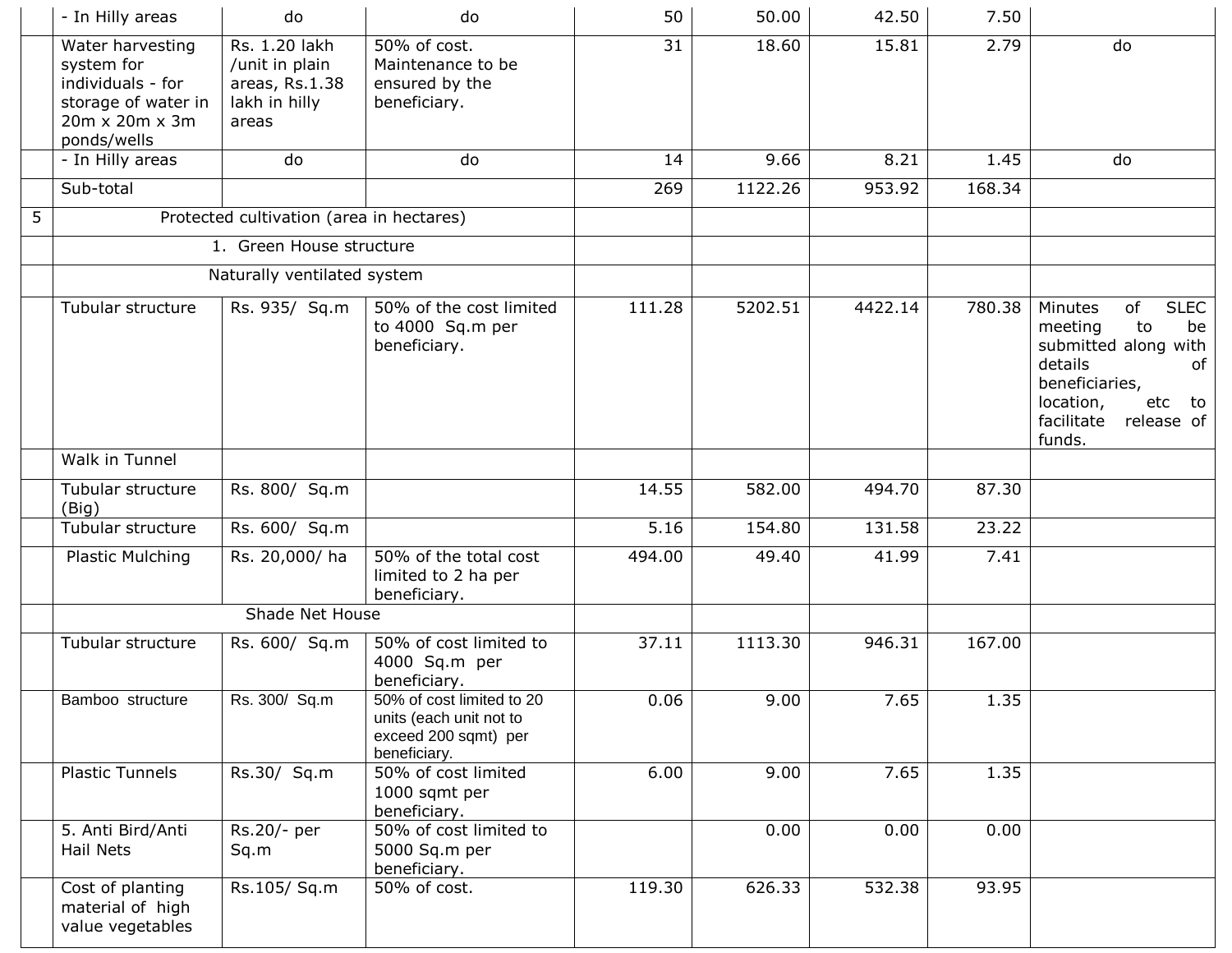|   | grown in poly<br>house                                    |                       |                                                                                                                                                                                                                                                                                         |              |         |         |         |                                                                                                                      |
|---|-----------------------------------------------------------|-----------------------|-----------------------------------------------------------------------------------------------------------------------------------------------------------------------------------------------------------------------------------------------------------------------------------------|--------------|---------|---------|---------|----------------------------------------------------------------------------------------------------------------------|
|   | Cost of planting<br>material of flowers<br>for poly house | Rs.500/ Sq.m          | $\overline{50\%}$ of cost.                                                                                                                                                                                                                                                              | 23.80        | 595.00  | 505.75  | 89.25   |                                                                                                                      |
|   | Sub-total                                                 |                       |                                                                                                                                                                                                                                                                                         | 811.26       | 8341.34 | 7090.14 | 1251.20 |                                                                                                                      |
| 6 |                                                           | Pest Management (IPM) | Promotion of Integrated Nutrient Management(INM)/ Integrated                                                                                                                                                                                                                            |              |         |         |         |                                                                                                                      |
|   | Promotion of<br>IPM/INM                                   | Rs. 2000/ha           | 50% of cost subject to<br>a maximum of Rs<br>1000/ha limited to 4.00<br>ha/ beneficiary.                                                                                                                                                                                                | 1800         | 18.00   | 15.30   | 2.70    | To<br>be need based<br>and taken up after<br>identifying<br>problem<br>of pest / disease and<br>nutrient deficiency. |
|   | Promotion of INM                                          | Rs. 2000/ha           | 50% of cost subject to<br>a maximum of Rs<br>1000/ha limited to 4.00<br>ha/ beneficiary.                                                                                                                                                                                                | 1750         | 17.50   | 14.88   | 2.63    | do                                                                                                                   |
|   | Bio control Lab                                           |                       |                                                                                                                                                                                                                                                                                         |              |         |         |         | Project<br>to<br>be<br>submitted                                                                                     |
|   | Plant Health Clinic<br>(Public Sector)                    | Rs. 20 lakhs/<br>unit | Rs. 20 lakh/unit for<br>Public Sector and<br>Rs.10.00 lakh as credit<br>linked back ended<br>subsidy to Private<br>Sector.                                                                                                                                                              | $\mathbf{1}$ | 20.00   | 17.00   | 3.00    | Project<br>be<br>to<br>submitted                                                                                     |
|   | Leaf /Tissue analysis<br>lab (Public Sector)              | Rs. 20 lakh/ unit     | Rs. 20 lakh/unit for Public<br>Sector and Rs.10.00 lakh<br>as credit linked back ended<br>subsidy to Private Sector.                                                                                                                                                                    | $\mathbf{1}$ | 20.00   | 17.00   | 3.00    | Project<br>to<br>be<br>submitted                                                                                     |
|   | Sub-total                                                 |                       |                                                                                                                                                                                                                                                                                         | 3552.00      | 75.50   | 64.18   | 8.33    |                                                                                                                      |
|   | Organic Farming                                           |                       |                                                                                                                                                                                                                                                                                         |              |         |         |         |                                                                                                                      |
|   | Adoption of Organic<br>Farming                            | Rs. 20,000/ha         | 50% of cost limited to<br>Rs.10000/ha for a<br>maximum area of 4 ha. per<br>beneficiary, spread over a<br>period of 3 years involving<br>an assistance of Rs.4000/-<br>in first year and Rs.3000/-<br>each in second & third<br>year. The programme to<br>be linked with certification. | 150          | 6.00    | 5.10    | 0.90    | Project<br>to<br>be<br>submitted                                                                                     |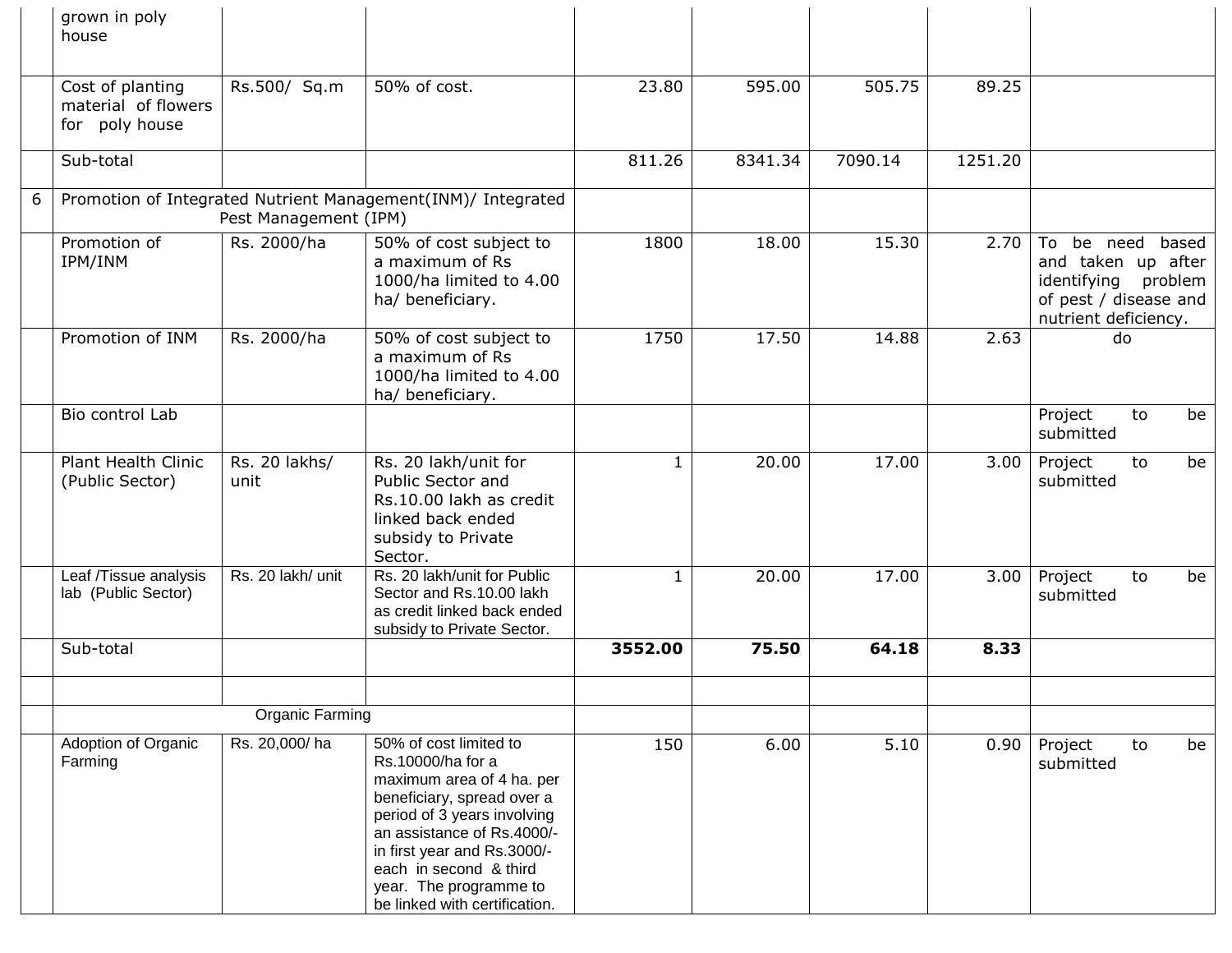|      | <b>Organic Certification</b>                                                                                             | Project based                                         | Rs. 5 lakh for a cluster of<br>50 ha which will include<br>Rs.1.50 lakh in first year,<br>Rs. 1.50 lakh in second<br>year and Rs. 2.00 lakh in<br>third year. | 150    | 15.00  | 12.75  | 2.25  | to<br>Project<br>be<br>submitted                                                                                      |
|------|--------------------------------------------------------------------------------------------------------------------------|-------------------------------------------------------|---------------------------------------------------------------------------------------------------------------------------------------------------------------|--------|--------|--------|-------|-----------------------------------------------------------------------------------------------------------------------|
| 7    |                                                                                                                          |                                                       | Vermi compost Units / organic input production unit                                                                                                           |        |        |        |       |                                                                                                                       |
|      | Permanent<br>structure to the<br>size of unit of<br>30'x8'x2.5'<br>dimension to be<br>administered on<br>pro-rata basis. | Rs. 60,000/<br>unit for<br>permanent<br>structure and | 50% of cost conforming<br>to the size of the unit of<br>30'x8'x2.5' dimension<br>of permanent structure<br>to be administered on<br>pro-rata basis.           | 148    | 44.40  | 37.74  | 6.66  |                                                                                                                       |
|      | HDPE Vermibed to<br>the size of 96 cft<br>(12'x4'x2') to be<br>administered on<br>pro-rata basis.                        | Rs. 10,000<br>/unit for HDPE<br>Vermibed              | HDPE Vermibed, 50%<br>of cost conforming to<br>the size of 96 cft<br>(12'x4'x2')to be<br>administered on pro-<br>rata basis.                                  | 166    | 8.30   | 7.06   | 1.25  | Design parameter of<br><b>HDPE</b><br>beds<br>will<br>conform<br>to<br><b>BIS</b><br>(IS)<br>standards<br>15907:2010) |
|      | Sub-total                                                                                                                |                                                       |                                                                                                                                                               | 614.00 | 73.70  | 62.65  | 11.06 |                                                                                                                       |
| 8    | Certification for<br>Good Agricultural<br>Practices (GAP),<br>Including<br>infrastructure                                | 50% of the<br>cost.                                   | 50% of the cost.                                                                                                                                              | 250    | 12.50  | 10.63  | 1.88  | Project<br>to<br>be<br>submitted                                                                                      |
| 9    |                                                                                                                          | Pollination support through beekeeping                |                                                                                                                                                               |        |        |        |       |                                                                                                                       |
|      | Honey bee colonies                                                                                                       | Rs. 1400/<br>colony of 4<br>frames                    | 50% of cost limited to<br>50 colonies /<br>beneficiary.                                                                                                       | 7500   | 52.50  | 44.63  | 7.88  | List of Beneficiaries<br>to be furnished.                                                                             |
|      | Hives                                                                                                                    | Rs. 1600/ hive                                        | 50% of cost limited to<br>50 colonies /<br>beneficiary.                                                                                                       | 7500   | 60.00  | 51.00  | 9.00  | List of Beneficiaries<br>to be furnished.                                                                             |
|      | Equipment<br>including honey<br>extractor (4<br>frame), food grade<br>container (30 kg),<br>net, etc.                    | Rs. 14,000/ set                                       | 50% of the cost limited<br>to one set per<br>beneficiary.                                                                                                     | 44     | 3.08   | 2.62   | 0.46  | List of Beneficiaries<br>to be furnished.                                                                             |
|      | Sub-total                                                                                                                |                                                       |                                                                                                                                                               | 15044  | 115.58 | 98.24  | 17.34 |                                                                                                                       |
| $\#$ |                                                                                                                          | Horticulture Mechanization                            |                                                                                                                                                               |        |        |        |       |                                                                                                                       |
|      | Power operated<br>machines/tools<br>including Power<br>Saw and Plant<br>Protection                                       | Rs.35,000/- per<br>set                                | 50% of cost limited to<br>one set per beneficiary.                                                                                                            | 892    | 156.10 | 132.69 | 23.42 | List of Beneficiaries<br>to be furnished.                                                                             |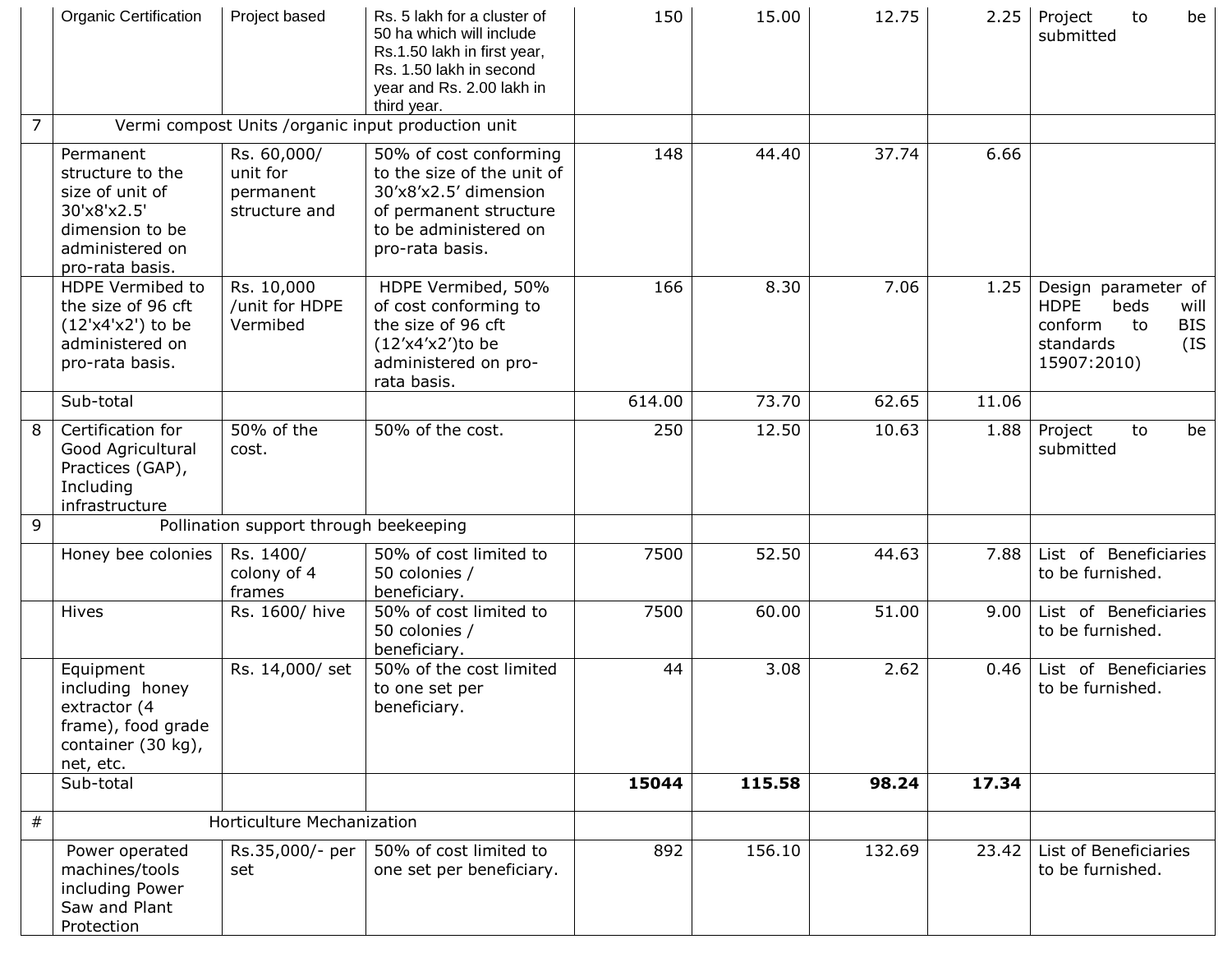|   | equipments etc.                                                                                                |                                                     |                                                                                                            |              |        |        |        |                                           |
|---|----------------------------------------------------------------------------------------------------------------|-----------------------------------------------------|------------------------------------------------------------------------------------------------------------|--------------|--------|--------|--------|-------------------------------------------|
|   | <b>Power Machines</b><br>(upto 20 BHP) with<br>rotavator /<br>equipment                                        | Rs.1,20,000/-<br>per set                            | 50% of cost limited to<br>one set per beneficiary.                                                         | 733          | 439.80 | 373.83 | 65.97  | List of Beneficiaries<br>to be furnished. |
|   | Power machines<br>(20 HP & above<br>including<br>accessories<br>/equipments                                    | Rs. 3,00,000/-<br>per set                           | 50% of cost limited to<br>one set per beneficiary.                                                         | 266          | 399.00 | 339.15 | 59.85  | List of Beneficiaries<br>to be furnished. |
|   | Sub-total                                                                                                      |                                                     |                                                                                                            | 1891         | 994.90 | 845.67 | 149.24 |                                           |
| # | Technology<br>Dissemination<br>through<br>demonstration/<br>Front Line<br>Demonstration<br>(FLD) Public Sector | Rs. 25.00 lakh                                      | 75 % of cost in farmers<br>field and 100% of cost<br>in farms belonging to<br><b>Public Sector</b>         | $\mathbf{1}$ | 12.50  | 10.63  | 1.88   | Project<br>to<br>be<br>submitted          |
| # |                                                                                                                | Human Resource Development (HRD)                    |                                                                                                            |              |        |        |        |                                           |
|   | HRD for<br>Supervisors &<br>Entrepreneurs                                                                      | Rs. 20.00 lakh /<br>training                        | 100% of the cost in first<br>year. In subsequent<br>years, cost of<br>infrastructure not to be<br>claimed. | 1            | 10.00  | 8.50   | 1.50   | Project<br>to<br>be<br>submitted          |
|   | <b>Gardeners Training</b>                                                                                      | Rs. 15.00 lakh /<br>training                        | 100% of the cost in first<br>year. In subsequent<br>years, cost of infrastructure<br>not to be claimed.    | 1            | 8.50   | 7.23   | 1.28   | Project<br>to<br>be<br>submitted          |
|   | Training of<br>farmers                                                                                         |                                                     |                                                                                                            |              |        |        |        |                                           |
|   | (i) Within the District                                                                                        | Rs.400/day per<br>farmer excluding<br>transport     | 100% of the cost.                                                                                          | 100          | 0.40   | 0.34   | 0.06   |                                           |
|   | (ii) Within the State                                                                                          | Rs. 750/day per<br>farmer excluding<br>transport    | 100% of the cost.                                                                                          | 2496         | 93.60  | 79.56  | 14.04  |                                           |
|   | (iii) Outside the State                                                                                        | Rs. 1000/ day per<br>farmer excluding<br>transport  | 100% of the cost.                                                                                          | 80           | 0.80   | 0.68   | 0.12   |                                           |
|   | Within the State<br>(5)<br>(HTI)<br>days)                                                                      | Rs. 750/day per<br>farmer<br>excluding<br>transport | 100% of the cost.                                                                                          |              |        |        |        | Training Calendar to<br>be furnished      |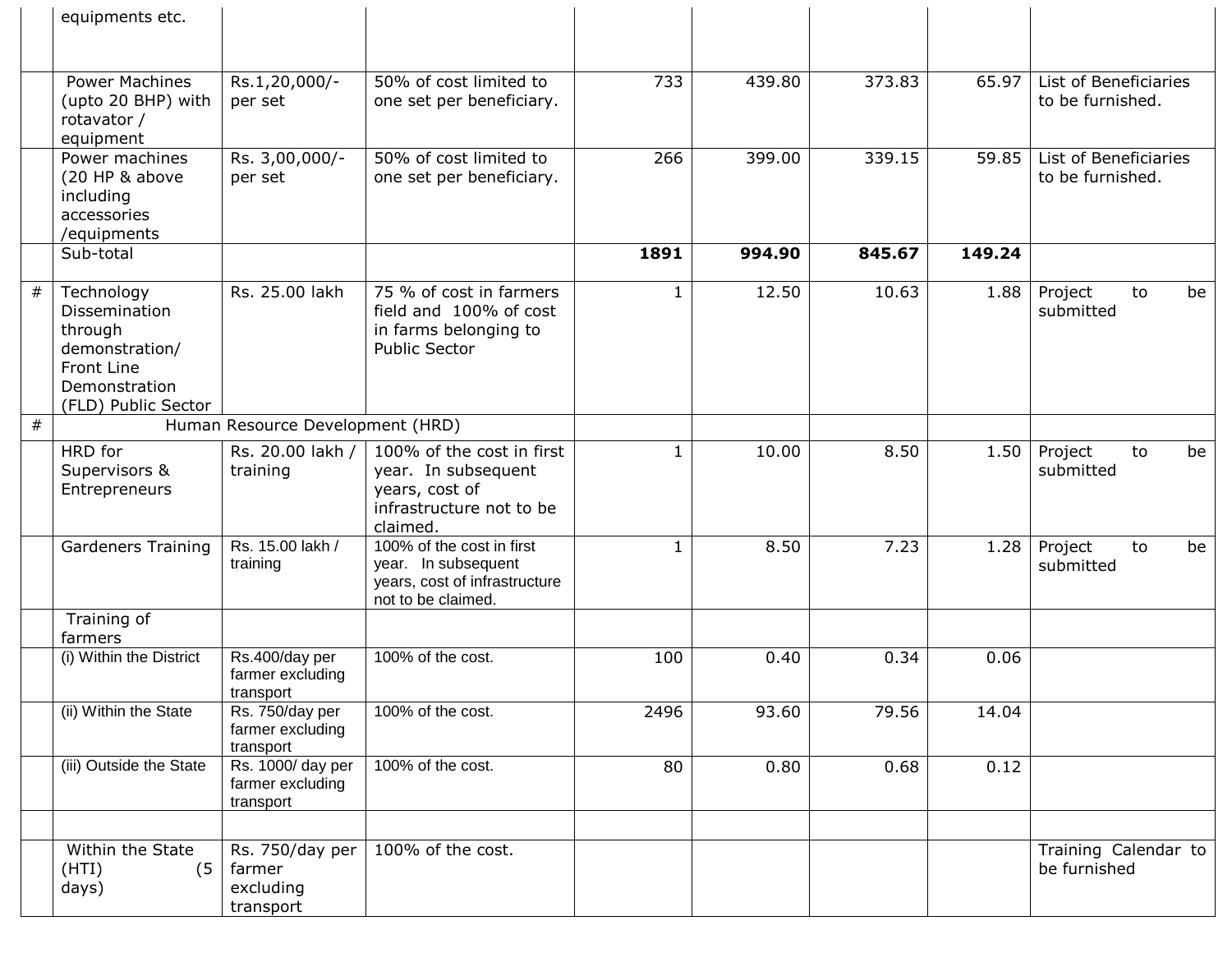|   | Exposure visit of<br>farmers                                                                 |                                                                  |                                                                                                                                                                                                                                                   |       |         |         |        | Training Calendar to<br>be furnished                                                                                                                                        |
|---|----------------------------------------------------------------------------------------------|------------------------------------------------------------------|---------------------------------------------------------------------------------------------------------------------------------------------------------------------------------------------------------------------------------------------------|-------|---------|---------|--------|-----------------------------------------------------------------------------------------------------------------------------------------------------------------------------|
|   | Within the District<br>(one day)                                                             | Rs.250/day per<br>farmer<br>excluding<br>transport               | 100% of the cost.                                                                                                                                                                                                                                 | 5010  | 12.53   | 10.65   | 1.88   | Training Calendar to<br>be furnished                                                                                                                                        |
|   | Within the State<br>(one day)                                                                | Rs. 300/day per<br>farmer<br>excluding<br>transport              | 100% of the cost.                                                                                                                                                                                                                                 | 4260  | 12.78   | 10.86   | 1.92   | Training Calendar to<br>be furnished                                                                                                                                        |
|   | <b>Outside the State</b><br>(HTI)<br>(6)<br>days)                                            | Rs. 600/day per<br>farmer<br>excluding<br>transport              | 100% of the cost.                                                                                                                                                                                                                                 | 360   | 12.96   | 11.02   | 1.94   | Training Calendar to<br>be furnished                                                                                                                                        |
|   |                                                                                              |                                                                  | Training / study tour of technical staff/ field functionaries                                                                                                                                                                                     |       |         |         |        |                                                                                                                                                                             |
|   | (i) Within the State                                                                         | Rs.200/day per<br>participant plus<br>TA/DA, as<br>admissible    | 100% of the cost.                                                                                                                                                                                                                                 | 99    | 0.99    | 0.84    | 0.15   |                                                                                                                                                                             |
|   | Study tour to<br>progressive States<br>(group of<br>minimum 5<br>participants) for 5<br>days | Rs.650.00/day<br>per participant<br>plus TA/DA, as<br>admissible | 100% of the cost.                                                                                                                                                                                                                                 | 25    | 1.625   | 1.38    | 0.24   | Training Calendar to<br>be furnished                                                                                                                                        |
|   | Outside India                                                                                | Rs. 5.00 lakh /<br>participant                                   | 100% of the cost on<br>actual basis.                                                                                                                                                                                                              | 10    | 15.00   | 12.75   | 2.25   | Project<br>to<br>be<br>submitted                                                                                                                                            |
|   | Sub-total                                                                                    |                                                                  |                                                                                                                                                                                                                                                   | 12442 | 169.18  | 143.80  | 23.13  |                                                                                                                                                                             |
| # |                                                                                              | INTEGRATED POST HARVEST MANAGEMENT                               |                                                                                                                                                                                                                                                   |       |         |         | 0.00   |                                                                                                                                                                             |
|   | Pack house / On<br>farm collection &<br>storage unit                                         | Rs. 3.00 Lakh/<br>per unit with<br>size of 9Mx6M                 | 50% of the capital cost.                                                                                                                                                                                                                          | 174   | 261.00  | 221.85  | 39.15  | <b>SLEC</b><br>of<br>Minutes<br>to<br>meeting<br>be<br>submitted along with<br>details<br>of<br>beneficiaries,<br>etc<br>location,<br>to<br>facilitate release of<br>funds. |
|   | Cold storage units<br>(Construction /<br>expansion /<br>Modernization)                       | Rs. 6000/MT<br>for 5000 MT<br>capacity                           | Credit linked back-<br>ended subsidy @ 40%<br>of the capital cost of<br>project in general areas<br>and 55% in case of Hilly<br>& Scheduled areas in<br>respect of only those<br>units which adopt new<br>technologies and<br>include insulation, | 10    | 1200.00 | 1020.00 | 180.00 | Project<br>to<br>be<br>submitted                                                                                                                                            |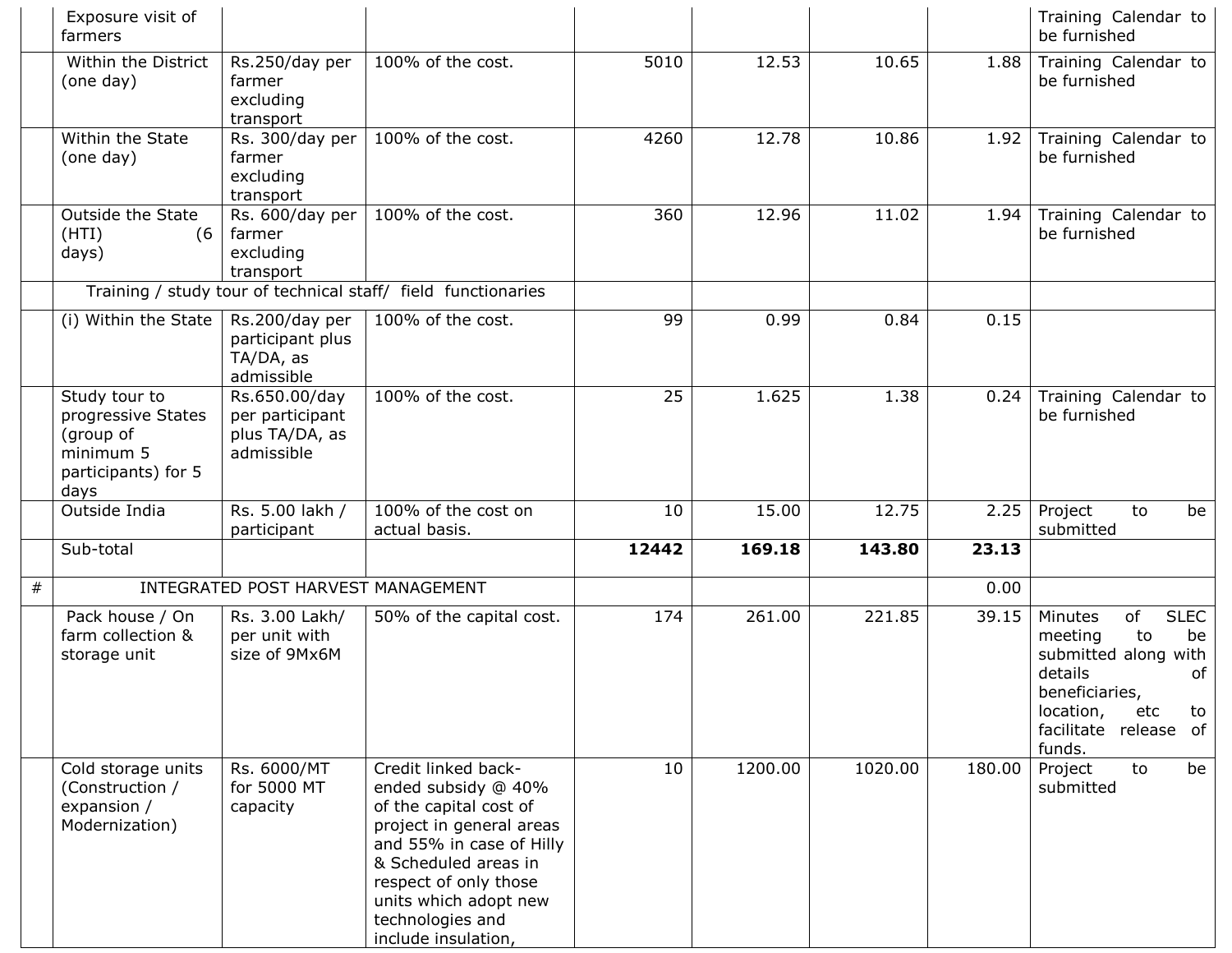|              |                                                                                            |                                              | humidity control and fin<br>coil cooling system.                                                                                                                                       |              |         |         |        |                                                                                                              |                               |                               |
|--------------|--------------------------------------------------------------------------------------------|----------------------------------------------|----------------------------------------------------------------------------------------------------------------------------------------------------------------------------------------|--------------|---------|---------|--------|--------------------------------------------------------------------------------------------------------------|-------------------------------|-------------------------------|
|              |                                                                                            | Refer vans/ containers                       |                                                                                                                                                                                        |              |         |         |        |                                                                                                              |                               |                               |
|              | Refer vans/<br>containers<br>project in general<br>areas                                   | Rs. 24.00 lakh/<br>unit for 6 MT<br>capacity | Credit linked back-<br>ended subsidy @40% of<br>the cost of project in<br>General areas.                                                                                               | 4            | 38.40   | 32.64   | 5.76   | Project<br>submitted                                                                                         | to                            | be                            |
|              | Primary/ Mobile /<br>Minimal processing<br>unit                                            | Rs. 24.00<br>lakh/unit.                      | Credit linked back-<br>ended subsidy @40% of<br>the cost of project in<br>General areas.                                                                                               | 3            | 28.80   | 24.48   | 4.32   | Project<br>submitted                                                                                         | to                            | be                            |
|              | Ripening chamber                                                                           | Rs. 6000/MT for<br>5000 MT capacity          | -do-                                                                                                                                                                                   | $\mathbf{1}$ | 12.00   | 10.20   | 1.80   | Project<br>submitted                                                                                         | to                            | be                            |
|              | Pusa Zero energy<br>cool chamber (100<br>kg)                                               | Rs. 4000 per unit                            | 50% of the total cost.                                                                                                                                                                 | 25           | 0.50    | 0.43    | 0.08   |                                                                                                              |                               |                               |
|              | Low cost onion<br>storage structure<br>$(25$ MT $)$                                        | Rs.1.00 lakh<br>per unit                     | 50% of the total cost.                                                                                                                                                                 | 81           | 40.50   | 34.43   | 6.08   | Minutes<br>meeting<br>submitted along with<br>details<br>beneficiaries,<br>location,<br>facilitate<br>funds. | of<br>to<br>etc<br>release of | <b>SLEC</b><br>be<br>of<br>to |
|              | Sub-total                                                                                  |                                              |                                                                                                                                                                                        | 298.00       | 1581.20 | 1344.02 | 237.18 |                                                                                                              |                               |                               |
| #            |                                                                                            | HORTICULTURAL PRODUCE                        | ESTABLISHMENT OF MARKETING INFRASTRUCTURE FOR                                                                                                                                          |              |         |         |        |                                                                                                              |                               |                               |
| $\mathbf{1}$ | Functional<br>Infrastructure: for<br>collection, sorting/<br>grading, packing<br>units etc | Rs.15.00<br>lakh/unit                        | Credit linked back-<br>ended subsidy @ 40%<br>of the capital cost of<br>project in general areas<br>and 55 % in case of<br>Hilly & Scheduled areas<br>for individual<br>entrepreneurs. | 3            | 18.00   | 15.30   | 2.70   | Project<br>submitted                                                                                         | to                            | be                            |
|              |                                                                                            |                                              | MARKET EXTENSION QUALITY RELATED ACTIVATES BY:                                                                                                                                         |              |         |         |        |                                                                                                              |                               |                               |
|              | i) HSAMB<br>(Provisional)                                                                  | Rs. 3.00 lakh per<br>event.                  | 100% assistance to State<br>Government /SHM/Public                                                                                                                                     | $\mathbf{1}$ | 1.00    | 0.85    | 0.15   | Project<br>submitted                                                                                         | to                            | be                            |
|              |                                                                                            |                                              | Sector Agencies.                                                                                                                                                                       |              |         |         |        |                                                                                                              |                               |                               |
|              | $ii)$ HSDC<br>(Provisional)                                                                | do                                           | do                                                                                                                                                                                     | $\mathbf{1}$ | 1.00    | 0.85    | 0.15   | Project<br>submitted                                                                                         | to                            | be                            |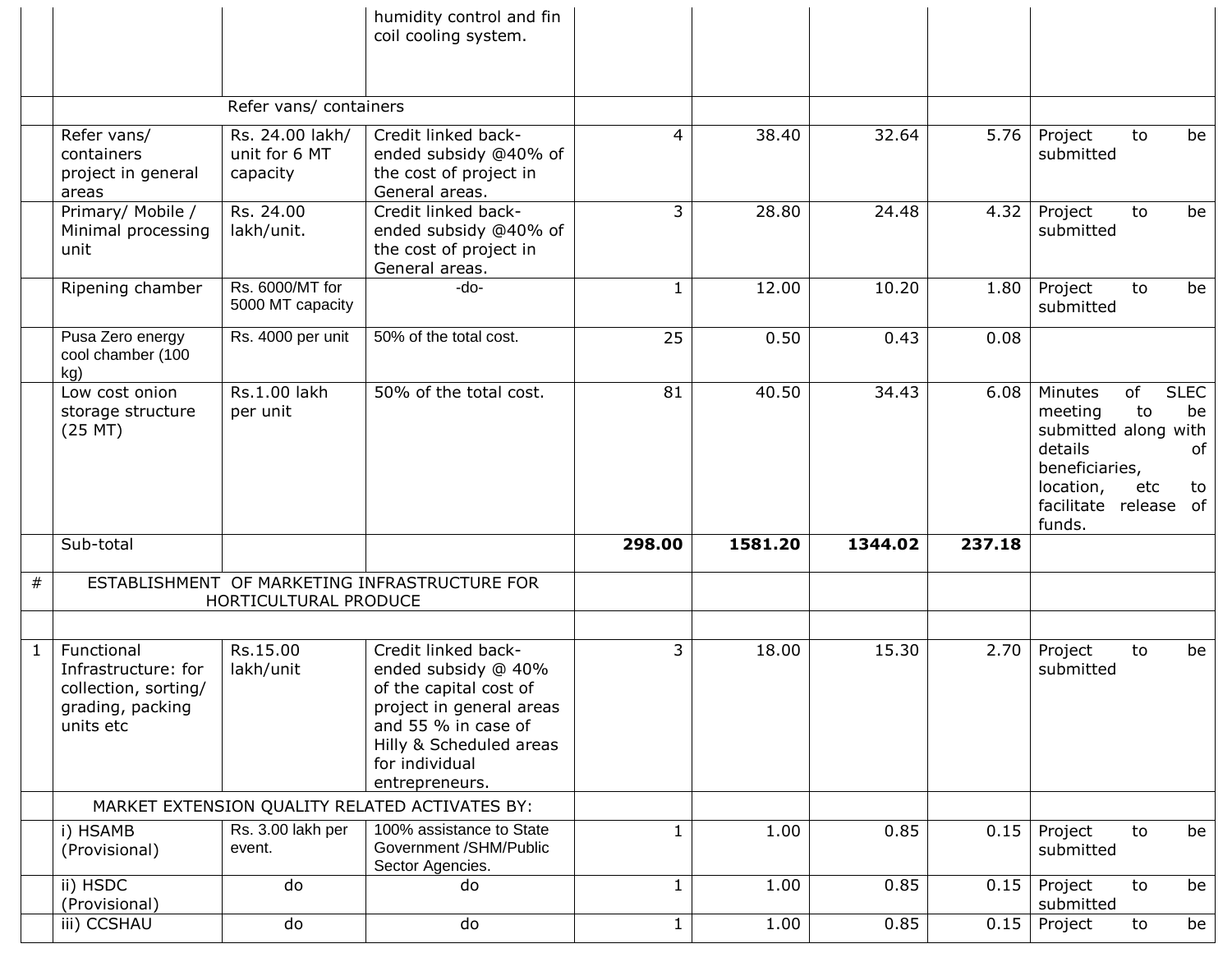|      | (Provisional)                                                                                                                                                            |                                                                                                                                                       |                                                                                      |              |        |        |        | submitted                                                                                                                                                                   |
|------|--------------------------------------------------------------------------------------------------------------------------------------------------------------------------|-------------------------------------------------------------------------------------------------------------------------------------------------------|--------------------------------------------------------------------------------------|--------------|--------|--------|--------|-----------------------------------------------------------------------------------------------------------------------------------------------------------------------------|
|      | iv) HAIC<br>(Provisional)                                                                                                                                                | do                                                                                                                                                    | do                                                                                   | $\mathbf{1}$ | 1.00   | 0.85   | 0.15   | Project<br>to<br>be<br>submitted                                                                                                                                            |
|      | Sub-total                                                                                                                                                                |                                                                                                                                                       |                                                                                      | 7.00         | 22.00  | 15.30  | 2.70   |                                                                                                                                                                             |
|      |                                                                                                                                                                          | SPECIAL INTERVENTIONS                                                                                                                                 |                                                                                      |              |        |        |        |                                                                                                                                                                             |
|      | Expansion of CEV,<br>Gharounda                                                                                                                                           |                                                                                                                                                       |                                                                                      | 1            | 165.00 | 140.25 | 24.75  | Project<br>be<br>to<br>submitted                                                                                                                                            |
|      | Indo-Israel Project                                                                                                                                                      |                                                                                                                                                       |                                                                                      | 3            | 400.00 | 340.00 | 60.00  | Project<br>be<br>to<br>submitted                                                                                                                                            |
|      | Indo Dutch Project                                                                                                                                                       |                                                                                                                                                       |                                                                                      | 1            | 1.00   | 0.85   | 0.15   | Project<br>to<br>be<br>submitted                                                                                                                                            |
|      | Sub-total                                                                                                                                                                |                                                                                                                                                       |                                                                                      | 5            | 566.00 | 340.00 | 60.00  |                                                                                                                                                                             |
| $\#$ |                                                                                                                                                                          | Mission Management                                                                                                                                    |                                                                                      |              |        |        |        |                                                                                                                                                                             |
|      |                                                                                                                                                                          | State Level                                                                                                                                           |                                                                                      |              |        |        |        |                                                                                                                                                                             |
|      | State & Districts<br>Mission Offices and<br>implementing<br>agencies for<br>administrative<br>expenses, project,<br>preparation,<br>computerization,<br>contingency etc. | 5% of total<br>annual<br>expenditure on<br>the basis of<br>appraised<br>needs to State<br>Horticulture<br>Mission (SHM) /<br>implementing<br>Agencies | 100%assistance.                                                                      |              | 685.89 | 583.01 | 102.88 | Fund to be utilized @<br>5%<br>of<br>actual<br>Expenditure incurred<br>by the SHM.                                                                                          |
|      |                                                                                                                                                                          |                                                                                                                                                       | Seminars, conferences, workshops, exhibitions, Kisan Mela,                           |              |        |        |        |                                                                                                                                                                             |
|      |                                                                                                                                                                          | horticulture shows, honey festivals etc.                                                                                                              |                                                                                      |              |        |        |        |                                                                                                                                                                             |
|      | State level                                                                                                                                                              | Rs. 3.00 lakh<br>/event                                                                                                                               | 100% assistance<br>subject to a maximum<br>of Rs.3.00 lakh per<br>event of two days. | 8            | 24.00  | 20.40  | 3.60   | Minutes<br><b>SLEC</b><br>of<br>meeting<br>to<br>be<br>submitted along with<br>details<br>of<br>beneficiaries,<br>location,<br>etc<br>to<br>facilitate release of<br>funds. |
|      | District level                                                                                                                                                           | Rs. 2.00 lakh<br>/event                                                                                                                               | 100% assistance<br>subject to a maximum<br>of Rs.2.00 lakh per<br>event of two days. | 11           | 22.00  | 18.70  | 3.30   | $-do-$                                                                                                                                                                      |
|      | <b>Technical Support</b><br>Group                                                                                                                                        | Project based,<br>subject to a<br>ceiling of Rs. 50.<br>00 lakh per                                                                                   | 100% of cost.                                                                        |              | 50.00  | 42.50  | 7.50   | Project<br>be<br>to<br>submitted                                                                                                                                            |